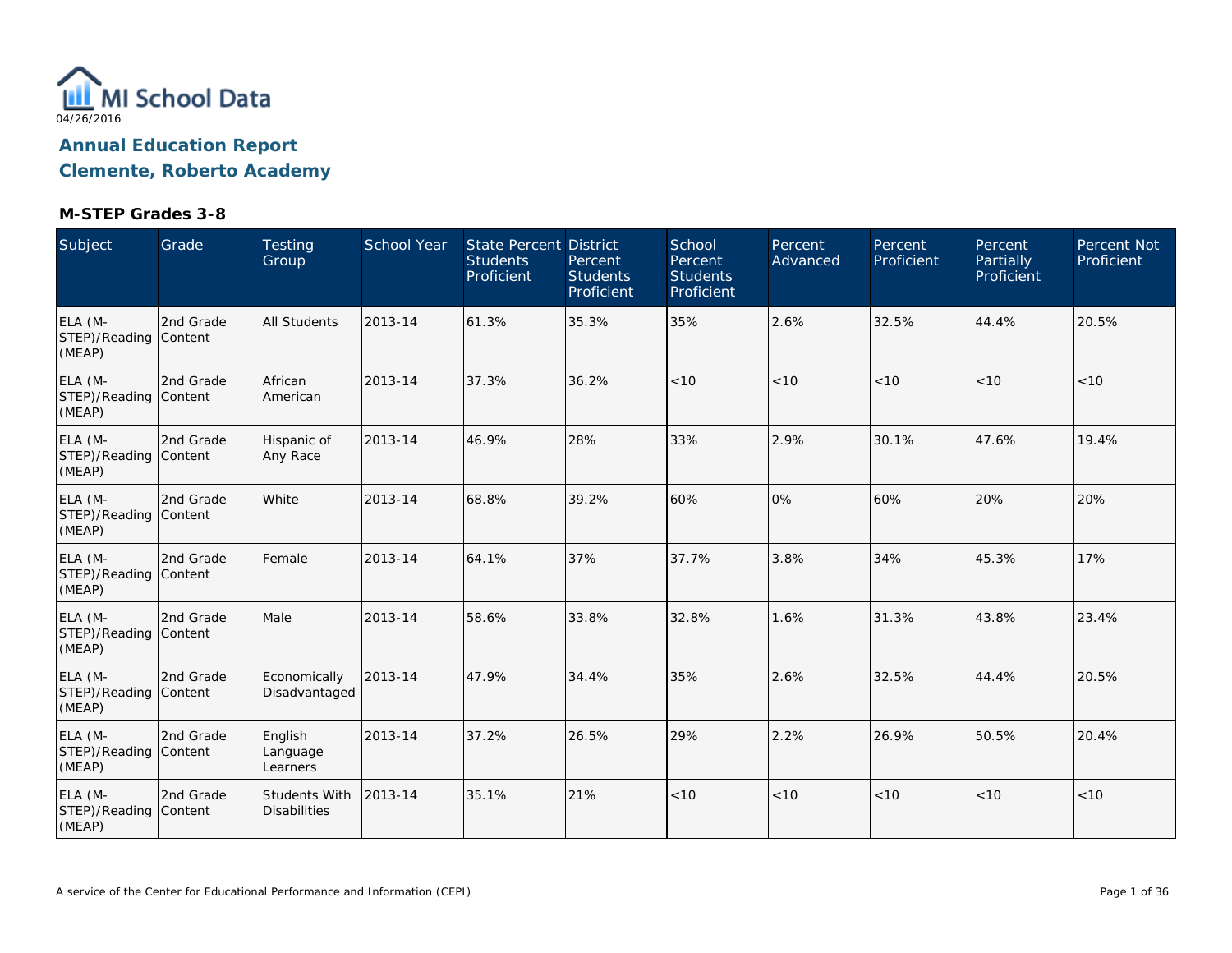

**Clemente, Roberto Academy**

| Subject                                    | Grade     | <b>Testing</b><br>Group | School Year | <b>State Percent District</b><br><b>Students</b><br>Proficient | Percent<br><b>Students</b><br>Proficient | School<br>Percent<br><b>Students</b><br>Proficient | Percent<br>Advanced | Percent<br>Proficient | Percent<br><b>Partially</b><br>Proficient | <b>Percent Not</b><br>Proficient |
|--------------------------------------------|-----------|-------------------------|-------------|----------------------------------------------------------------|------------------------------------------|----------------------------------------------------|---------------------|-----------------------|-------------------------------------------|----------------------------------|
| ELA (M-<br>STEP)/Reading Content<br>(MEAP) | 3rd Grade | All Students            | 2014-15     | 50%                                                            | 11.7%                                    | 17.6%                                              | 6.5%                | 11.1%                 | 39.8%                                     | 42.6%                            |
| ELA (M-<br>STEP)/Reading Content<br>(MEAP) | 3rd Grade | <b>All Students</b>     | 2013-14     | 70%                                                            | 42.6%                                    | 44.2%                                              | 0%                  | 44.2%                 | 40%                                       | 15.8%                            |
| ELA (M-<br>STEP)/Reading Content<br>(MEAP) | 3rd Grade | African<br>American     | 2014-15     | 23.2%                                                          | 10.5%                                    | < 10                                               | < 10                | < 10                  | < 10                                      | < 10                             |
| ELA (M-<br>STEP)/Reading Content<br>(MEAP) | 3rd Grade | African<br>American     | 2013-14     | 47.6%                                                          | 41.8%                                    | < 10                                               | < 10                | < 10                  | < 10                                      | < 10                             |
| ELA (M-<br>STEP)/Reading Content<br>(MEAP) | 3rd Grade | Hispanic of<br>Any Race | 2014-15     | 37.2%                                                          | 14.8%                                    | 18.7%                                              | 6.6%                | 12.1%                 | 41.8%                                     | 39.6%                            |
| ELA (M-<br>STEP)/Reading Content<br>(MEAP) | 3rd Grade | Hispanic of<br>Any Race | 2013-14     | 57.8%                                                          | 44.4%                                    | 45.7%                                              | 0%                  | 45.7%                 | 38.3%                                     | 16%                              |
| ELA (M-<br>STEP)/Reading Content<br>(MEAP) | 3rd Grade | Two or More<br>Races    | 2014-15     | 47.7%                                                          | 30%                                      | $<10$                                              | $<10$               | < 10                  | < 10                                      | $<10$                            |
| ELA (M-<br>STEP)/Reading Content<br>(MEAP) | 3rd Grade | Two or More<br>Races    | 2013-14     | 71.2%                                                          | < 10                                     | < 10                                               | < 10                | < 10                  | < 10                                      | < 10                             |
| ELA (M-<br>STEP)/Reading Content<br>(MEAP) | 3rd Grade | White                   | 2014-15     | 58.2%                                                          | 12.1%                                    | 18.2%                                              | 9.1%                | 9.1%                  | 18.2%                                     | 63.6%                            |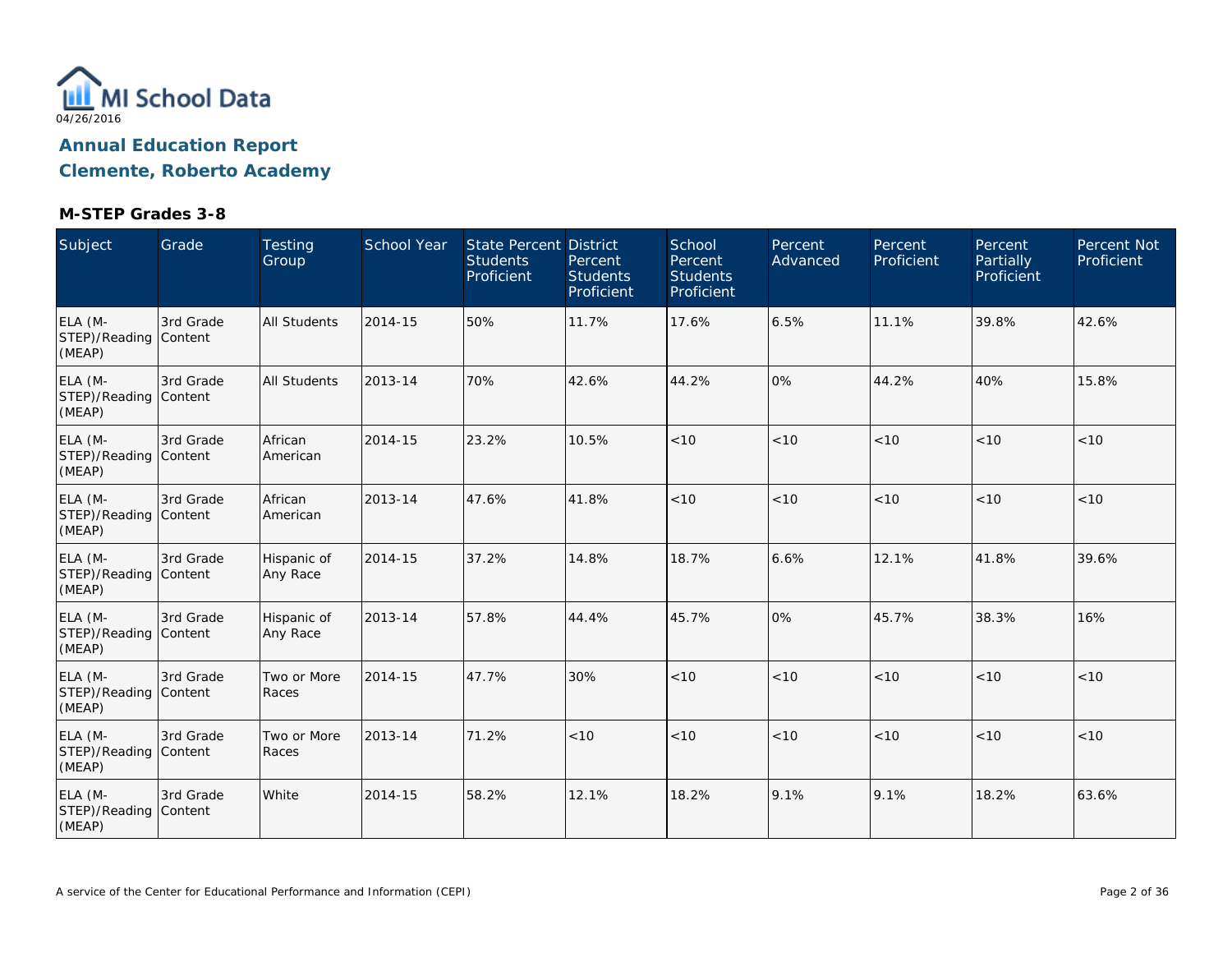

**Clemente, Roberto Academy**

| Subject                                    | Grade     | <b>Testing</b><br>Group         | <b>School Year</b> | <b>State Percent District</b><br><b>Students</b><br>Proficient | Percent<br><b>Students</b><br>Proficient | School<br>Percent<br><b>Students</b><br>Proficient | Percent<br>Advanced | Percent<br>Proficient | Percent<br>Partially<br>Proficient | Percent Not<br>Proficient |
|--------------------------------------------|-----------|---------------------------------|--------------------|----------------------------------------------------------------|------------------------------------------|----------------------------------------------------|---------------------|-----------------------|------------------------------------|---------------------------|
| ELA (M-<br>STEP)/Reading Content<br>(MEAP) | 3rd Grade | White                           | 2013-14            | 76.5%                                                          | 41.3%                                    | < 10                                               | < 10                | < 10                  | < 10                               | <10                       |
| ELA (M-<br>STEP)/Reading Content<br>(MEAP) | 3rd Grade | Female                          | 2014-15            | 54.7%                                                          | 14.1%                                    | 19.6%                                              | 3.9%                | 15.7%                 | 47.1%                              | 33.3%                     |
| ELA (M-<br>STEP)/Reading Content<br>(MEAP) | 3rd Grade | Female                          | 2013-14            | 73%                                                            | 46.6%                                    | 44.7%                                              | 0%                  | 44.7%                 | 40.4%                              | 14.9%                     |
| ELA (M-<br>STEP)/Reading Content<br>(MEAP) | 3rd Grade | Male                            | 2014-15            | 45.5%                                                          | 9.1%                                     | 15.8%                                              | 8.8%                | 7%                    | 33.3%                              | 50.9%                     |
| ELA (M-<br>STEP)/Reading Content<br>(MEAP) | 3rd Grade | Male                            | 2013-14            | 67%                                                            | 38.7%                                    | 43.8%                                              | 0%                  | 43.8%                 | 39.6%                              | 16.7%                     |
| ELA (M-<br>STEP)/Reading Content<br>(MEAP) | 3rd Grade | Economically<br>Disadvantaged   | 2014-15            | 35.3%                                                          | 10.4%                                    | 18.3%                                              | 6.7%                | 11.5%                 | 38.5%                              | 43.3%                     |
| ELA (M-<br>STEP)/Reading Content<br>(MEAP) | 3rd Grade | Economically<br>Disadvantaged   | 2013-14            | 57.3%                                                          | 40.9%                                    | 44.2%                                              | 0%                  | 44.2%                 | 40%                                | 15.8%                     |
| ELA (M-<br>STEP)/Reading Content<br>(MEAP) | 3rd Grade | English<br>Language<br>Learners | 2014-15            | 34.7%                                                          | 16.4%                                    | 18.4%                                              | 5.7%                | 12.6%                 | 41.4%                              | 40.2%                     |
| ELA (M-<br>STEP)/Reading Content<br>(MEAP) | 3rd Grade | English<br>Language<br>Learners | 2013-14            | 42.9%                                                          | 43.5%                                    | 39.2%                                              | 0%                  | 39.2%                 | 43.2%                              | 17.6%                     |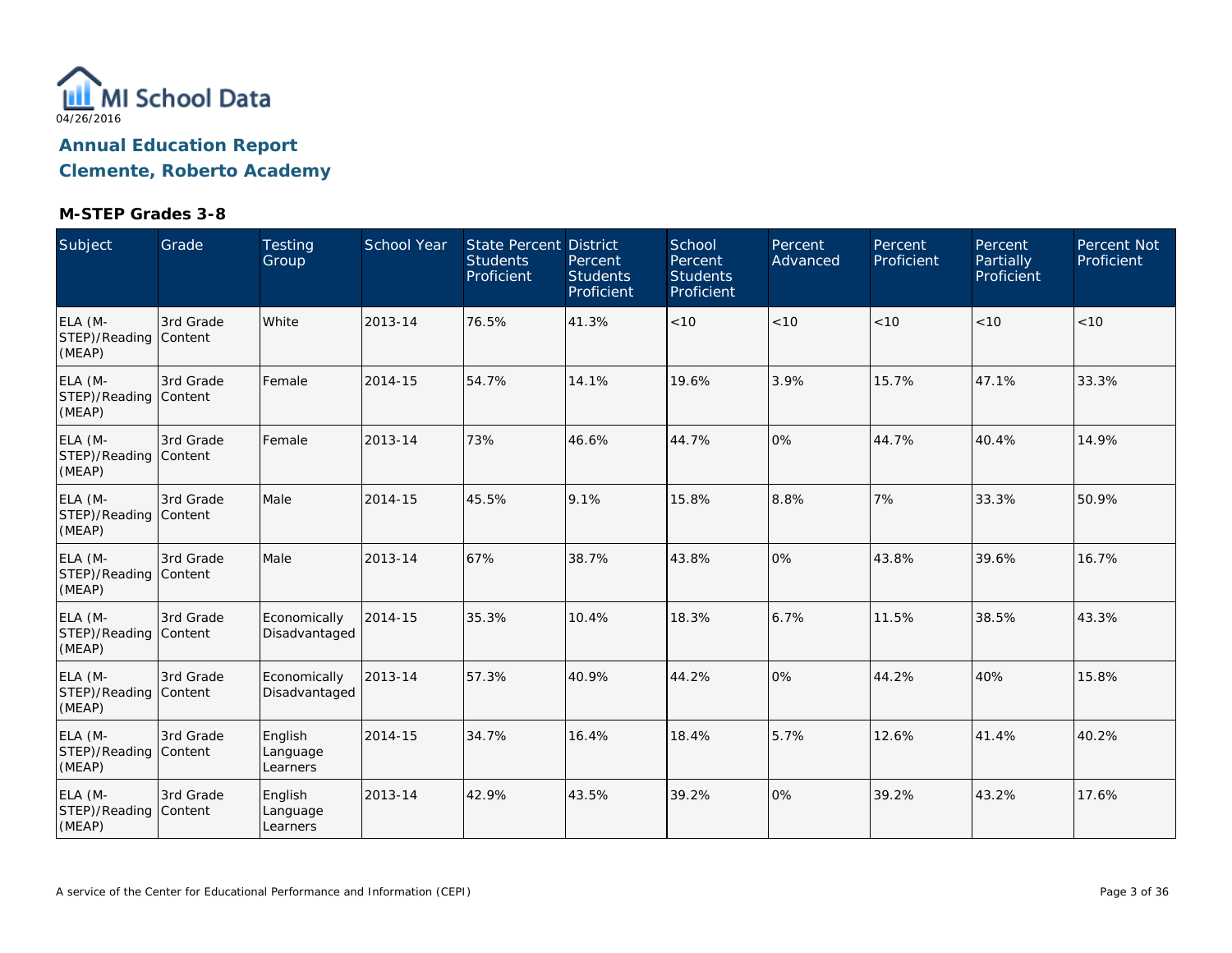

**Clemente, Roberto Academy**

| Subject                                    | Grade     | <b>Testing</b><br>Group              | <b>School Year</b> | <b>State Percent District</b><br><b>Students</b><br>Proficient | Percent<br><b>Students</b><br>Proficient | School<br>Percent<br><b>Students</b><br>Proficient | Percent<br>Advanced | Percent<br>Proficient | Percent<br><b>Partially</b><br>Proficient | <b>Percent Not</b><br>Proficient |
|--------------------------------------------|-----------|--------------------------------------|--------------------|----------------------------------------------------------------|------------------------------------------|----------------------------------------------------|---------------------|-----------------------|-------------------------------------------|----------------------------------|
| ELA (M-<br>STEP)/Reading Content<br>(MEAP) | 3rd Grade | Students With<br><b>Disabilities</b> | 2014-15            | 23.3%                                                          | 7.9%                                     | 10%                                                | 0%                  | 10%                   | 10%                                       | 80%                              |
| ELA (M-<br>STEP)/Reading Content<br>(MEAP) | 3rd Grade | Students With<br><b>Disabilities</b> | 2013-14            | 41.6%                                                          | 24.1%                                    | < 10                                               | < 10                | < 10                  | < 10                                      | < 10                             |
| ELA (M-<br>STEP)/Reading Content<br>(MEAP) | 4th Grade | <b>All Students</b>                  | 2014-15            | 46.6%                                                          | 11.5%                                    | 21.3%                                              | 6.6%                | 14.8%                 | 26.2%                                     | 52.5%                            |
| ELA (M-<br>STEP)/Reading Content<br>(MEAP) | 4th Grade | <b>All Students</b>                  | 2013-14            | 71.7%                                                          | 43.6%                                    | 47.4%                                              | 2.1%                | 45.3%                 | 27.4%                                     | 25.3%                            |
| ELA (M-<br>STEP)/Reading Content<br>(MEAP) | 4th Grade | American<br>Indian                   | 2013-14            | 70.2%                                                          | < 10                                     | < 10                                               | < 10                | < 10                  | < 10                                      | < 10                             |
| ELA (M-<br>STEP)/Reading Content<br>(MEAP) | 4th Grade | African<br>American                  | 2014-15            | 21.2%                                                          | 10.6%                                    | < 10                                               | < 10                | < 10                  | < 10                                      | < 10                             |
| ELA (M-<br>STEP)/Reading Content<br>(MEAP) | 4th Grade | African<br>American                  | 2013-14            | 48.7%                                                          | 43%                                      | < 10                                               | < 10                | < 10                  | < 10                                      | $<10$                            |
| ELA (M-<br>STEP)/Reading Content<br>(MEAP) | 4th Grade | Asian                                | 2013-14            | 80%                                                            | 65.9%                                    | < 10                                               | < 10                | < 10                  | < 10                                      | < 10                             |
| ELA (M-<br>STEP)/Reading Content<br>(MEAP) | 4th Grade | Hispanic of<br>Any Race              | 2014-15            | 33.2%                                                          | 13.1%                                    | 22.4%                                              | 6.5%                | 15.9%                 | 27.1%                                     | 50.5%                            |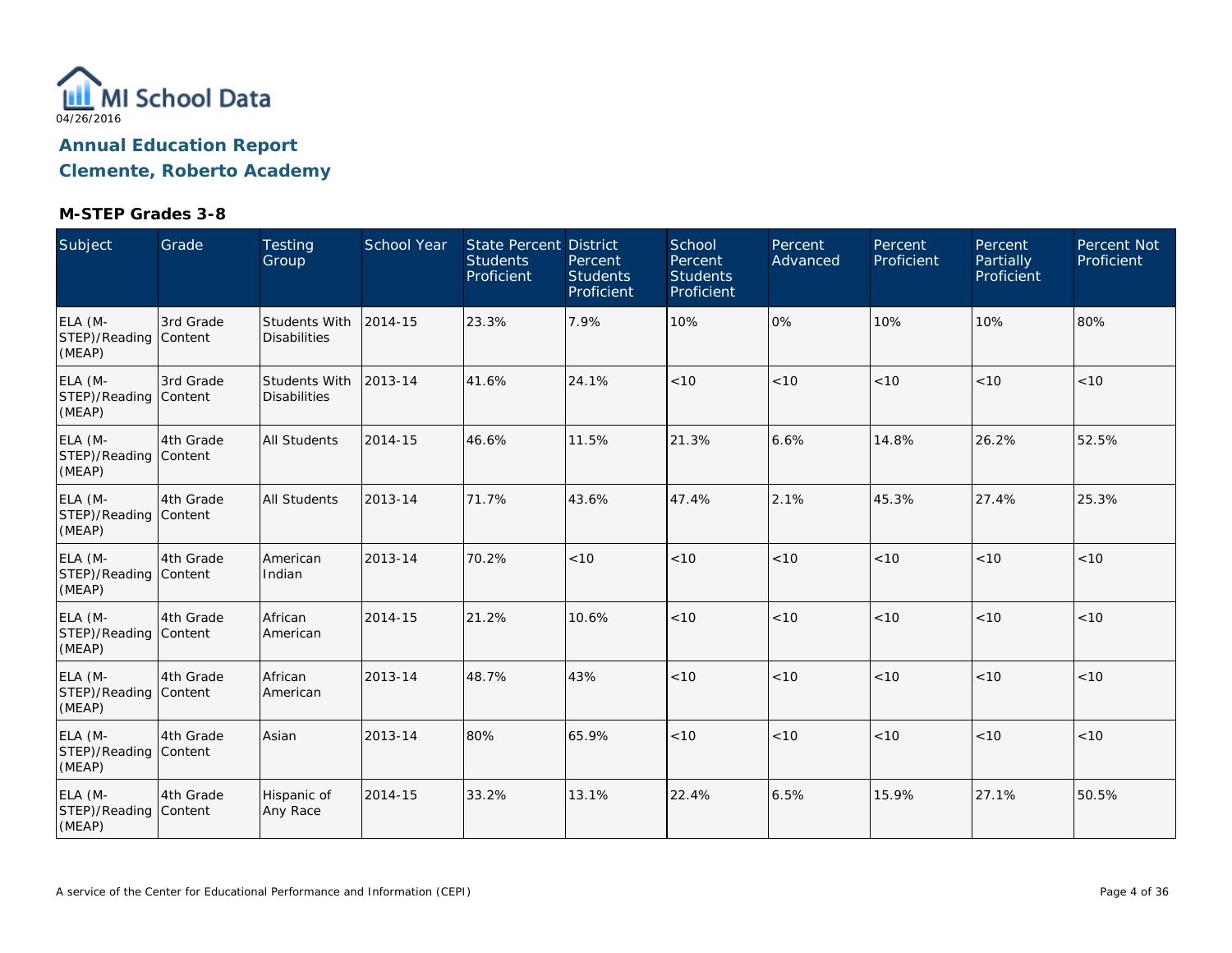

**Clemente, Roberto Academy**

| Subject                                    | Grade     | <b>Testing</b><br>Group       | <b>School Year</b> | <b>State Percent District</b><br><b>Students</b><br>Proficient | Percent<br><b>Students</b><br>Proficient | School<br>Percent<br><b>Students</b><br>Proficient | Percent<br>Advanced | Percent<br>Proficient | Percent<br>Partially<br>Proficient | Percent Not<br>Proficient |
|--------------------------------------------|-----------|-------------------------------|--------------------|----------------------------------------------------------------|------------------------------------------|----------------------------------------------------|---------------------|-----------------------|------------------------------------|---------------------------|
| ELA (M-<br>STEP)/Reading Content<br>(MEAP) | 4th Grade | Hispanic of<br>Any Race       | 2013-14            | 60.8%                                                          | 45.1%                                    | 49.4%                                              | 2.5%                | 46.9%                 | 27.2%                              | 23.5%                     |
| ELA (M-<br>STEP)/Reading Content<br>(MEAP) | 4th Grade | Two or More<br>Races          | 2013-14            | 72.6%                                                          | < 10                                     | < 10                                               | < 10                | < 10                  | < 10                               | < 10                      |
| ELA (M-<br>STEP)/Reading Content<br>(MEAP) | 4th Grade | White                         | 2014-15            | 53.9%                                                          | 16.2%                                    | 20%                                                | 10%                 | 10%                   | 20%                                | 60%                       |
| ELA (M-<br>STEP)/Reading Content<br>(MEAP) | 4th Grade | White                         | 2013-14            | 78.2%                                                          | 35.6%                                    | < 10                                               | < 10                | < 10                  | < 10                               | < 10                      |
| ELA (M-<br>STEP)/Reading Content<br>(MEAP) | 4th Grade | Female                        | 2014-15            | 51.5%                                                          | 14.5%                                    | 25.9%                                              | 3.7%                | 22.2%                 | 35.2%                              | 38.9%                     |
| ELA (M-<br>STEP)/Reading Content<br>(MEAP) | 4th Grade | Female                        | 2013-14            | 74.2%                                                          | 46.1%                                    | 42.2%                                              | 0%                  | 42.2%                 | 33.3%                              | 24.4%                     |
| ELA (M-<br>STEP)/Reading Content<br>(MEAP) | 4th Grade | Male                          | 2014-15            | 41.8%                                                          | 8.7%                                     | 17.6%                                              | 8.8%                | 8.8%                  | 19.1%                              | 63.2%                     |
| ELA (M-<br>STEP)/Reading Content<br>(MEAP) | 4th Grade | Male                          | 2013-14            | 69.2%                                                          | 41%                                      | 52%                                                | 4%                  | 48%                   | 22%                                | 26%                       |
| ELA (M-<br>STEP)/Reading Content<br>(MEAP) | 4th Grade | Economically<br>Disadvantaged | 2014-15            | 30.9%                                                          | 10%                                      | 21.8%                                              | 6.7%                | 15.1%                 | 25.2%                              | 52.9%                     |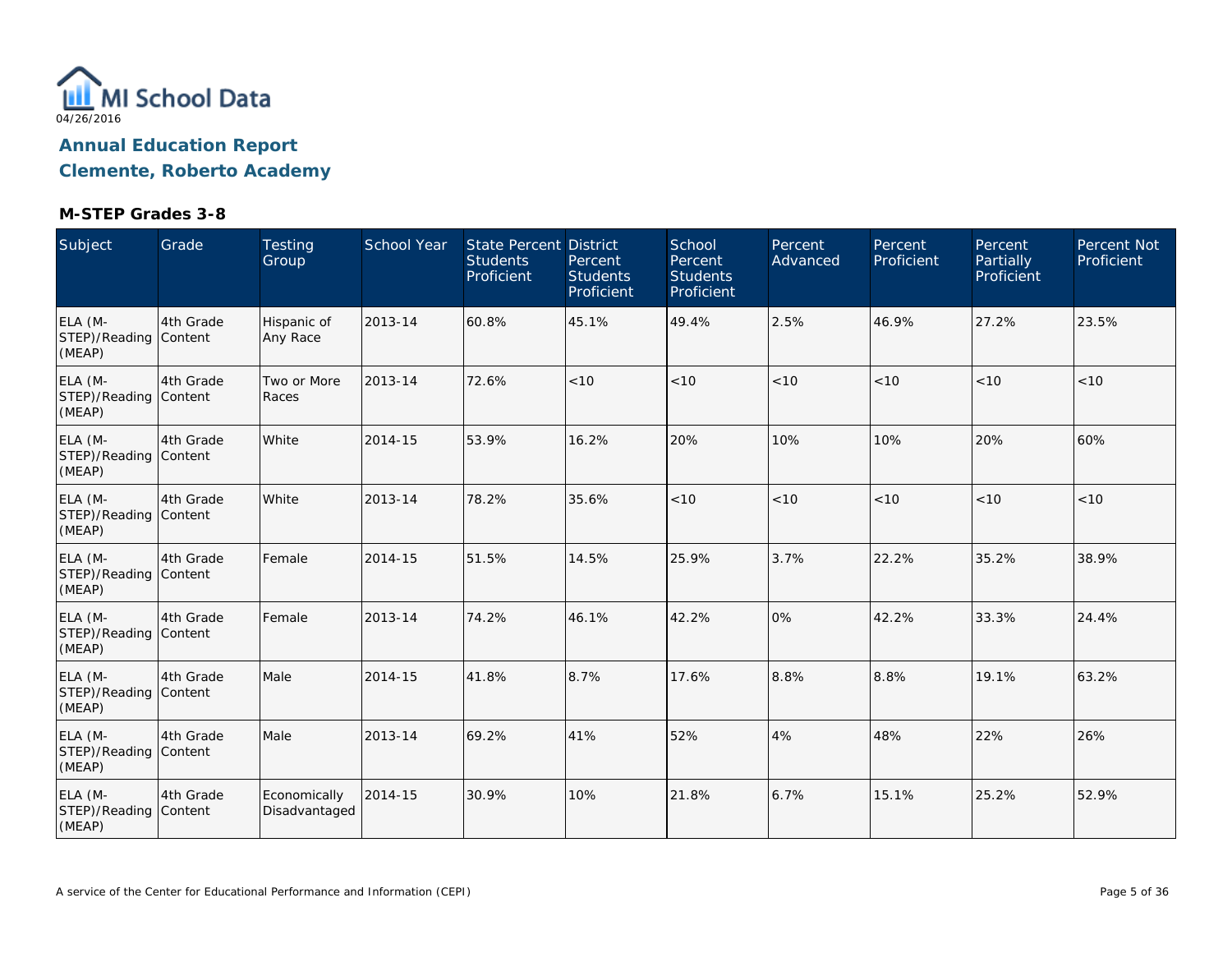

**Clemente, Roberto Academy**

| Subject                                    | Grade     | <b>Testing</b><br>Group              | <b>School Year</b> | <b>State Percent District</b><br><b>Students</b><br>Proficient | Percent<br><b>Students</b><br>Proficient | School<br>Percent<br><b>Students</b><br>Proficient | Percent<br>Advanced | Percent<br>Proficient | Percent<br>Partially<br>Proficient | Percent Not<br>Proficient |
|--------------------------------------------|-----------|--------------------------------------|--------------------|----------------------------------------------------------------|------------------------------------------|----------------------------------------------------|---------------------|-----------------------|------------------------------------|---------------------------|
| ELA (M-<br>STEP)/Reading Content<br>(MEAP) | 4th Grade | Economically<br>Disadvantaged        | 2013-14            | 59.4%                                                          | 41.1%                                    | 47.4%                                              | 2.1%                | 45.3%                 | 27.4%                              | 25.3%                     |
| ELA (M-<br>STEP)/Reading Content<br>(MEAP) | 4th Grade | English<br>Language<br>Learners      | 2014-15            | 23.7%                                                          | 10.8%                                    | 11.5%                                              | 3.4%                | 8%                    | 28.7%                              | 59.8%                     |
| ELA (M-<br>STEP)/Reading Content<br>(MEAP) | 4th Grade | English<br>Language<br>Learners      | 2013-14            | 39.2%                                                          | 43%                                      | 43.8%                                              | 2.7%                | 41.1%                 | 28.8%                              | 27.4%                     |
| ELA (M-<br>STEP)/Reading Content<br>(MEAP) | 4th Grade | Students With<br><b>Disabilities</b> | 2014-15            | 17.2%                                                          | 3.8%                                     | 6.7%                                               | 6.7%                | 0%                    | 13.3%                              | 80%                       |
| ELA (M-<br>STEP)/Reading Content<br>(MEAP) | 5th Grade | <b>All Students</b>                  | 2014-15            | 48.7%                                                          | 12.7%                                    | 22.6%                                              | 3.2%                | 19.4%                 | 25.8%                              | 51.6%                     |
| ELA (M-<br>STEP)/Reading Content<br>(MEAP) | 5th Grade | African<br>American                  | 2014-15            | 22.5%                                                          | 11.4%                                    | < 10                                               | < 10                | < 10                  | < 10                               | < 10                      |
| ELA (M-<br>STEP)/Reading Content<br>(MEAP) | 5th Grade | Hispanic of<br>Any Race              | 2014-15            | 35.4%                                                          | 16.9%                                    | 26.3%                                              | 3.8%                | 22.5%                 | 27.5%                              | 46.3%                     |
| ELA (M-<br>STEP)/Reading Content<br>(MEAP) | 5th Grade | Two or More<br>Races                 | 2014-15            | 47.6%                                                          | 0%                                       | < 10                                               | < 10                | < 10                  | < 10                               | < 10                      |
| ELA (M-<br>STEP)/Reading Content<br>(MEAP) | 5th Grade | White                                | 2014-15            | 55.7%                                                          | 7.2%                                     | < 10                                               | < 10                | < 10                  | < 10                               | < 10                      |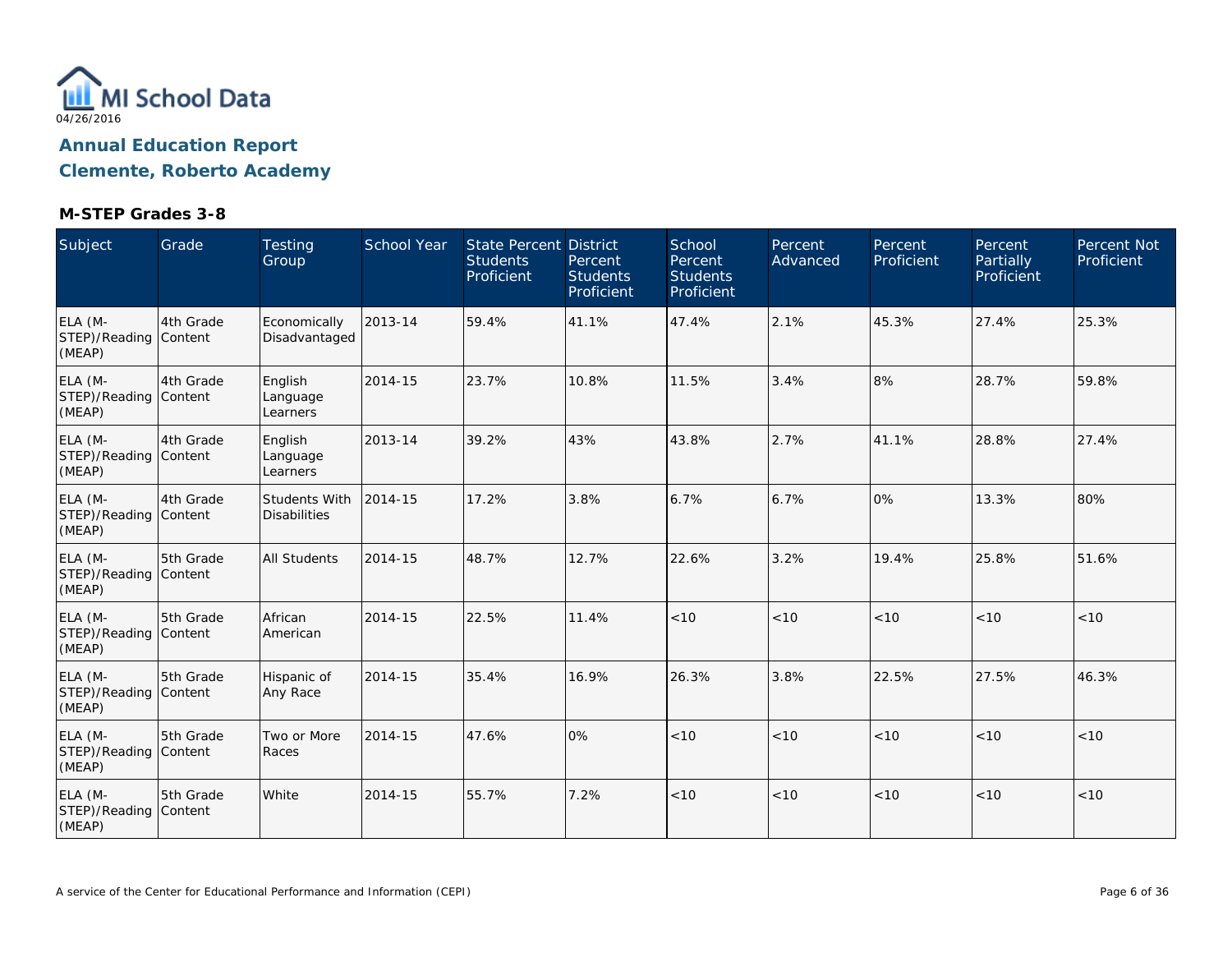

**Clemente, Roberto Academy**

| Subject                                    | Grade                | Testing<br>Group                     | School Year | State Percent District<br><b>Students</b><br>Proficient | Percent<br><b>Students</b><br>Proficient | School<br>Percent<br><b>Students</b><br>Proficient | <b>Percent</b><br>Advanced | Percent<br>Proficient | Percent<br>Partially<br>Proficient | Percent Not<br>Proficient |
|--------------------------------------------|----------------------|--------------------------------------|-------------|---------------------------------------------------------|------------------------------------------|----------------------------------------------------|----------------------------|-----------------------|------------------------------------|---------------------------|
| ELA (M-<br>STEP)/Reading Content<br>(MEAP) | 5th Grade            | Female                               | 2014-15     | 54.3%                                                   | 14.6%                                    | 24.4%                                              | 4.9%                       | 19.5%                 | 24.4%                              | 51.2%                     |
| ELA (M-<br>STEP)/Reading Content<br>(MEAP) | 5th Grade            | Male                                 | 2014-15     | 43.3%                                                   | 10.8%                                    | 21.2%                                              | 1.9%                       | 19.2%                 | 26.9%                              | 51.9%                     |
| ELA (M-<br>STEP)/Reading Content<br>(MEAP) | 5th Grade            | Economically<br>Disadvantaged        | 2014-15     | 32.6%                                                   | 10.8%                                    | 22%                                                | 3.3%                       | 18.7%                 | 25.3%                              | 52.7%                     |
| ELA (M-<br>STEP)/Reading Content<br>(MEAP) | 5th Grade            | English<br>Language<br>Learners      | 2014-15     | 22.7%                                                   | 14%                                      | 13.2%                                              | 1.5%                       | 11.8%                 | 32.4%                              | 54.4%                     |
| ELA (M-<br>STEP)/Reading Content<br>(MEAP) | 5th Grade            | Students With<br><b>Disabilities</b> | 2014-15     | 14.6%                                                   | 5.7%                                     | < 10                                               | < 10                       | < 10                  | < 10                               | < 10                      |
| Mathematics                                | 2nd Grade<br>Content | <b>All Students</b>                  | 2013-14     | 40.1%                                                   | 14.6%                                    | 18.6%                                              | 0.8%                       | 17.8%                 | 18.6%                              | 62.7%                     |
| Mathematics                                | 2nd Grade<br>Content | African<br>American                  | 2013-14     | 18.2%                                                   | 14.6%                                    | < 10                                               | < 10                       | < 10                  | < 10                               | < 10                      |
| Mathematics                                | 2nd Grade<br>Content | Hispanic of<br>Any Race              | 2013-14     | 26.3%                                                   | 12.5%                                    | 18.3%                                              | 1%                         | 17.3%                 | 19.2%                              | 62.5%                     |
| Mathematics                                | 2nd Grade<br>Content | White                                | 2013-14     | 46.6%                                                   | 15.5%                                    | 30%                                                | 0%                         | 30%                   | 20%                                | 50%                       |
| Mathematics                                | 2nd Grade<br>Content | Female                               | 2013-14     | 39.7%                                                   | 14.5%                                    | 22.2%                                              | 0%                         | 22.2%                 | 20.4%                              | 57.4%                     |
| Mathematics                                | 2nd Grade<br>Content | Male                                 | 2013-14     | 40.6%                                                   | 14.8%                                    | 15.6%                                              | 1.6%                       | 14.1%                 | 17.2%                              | 67.2%                     |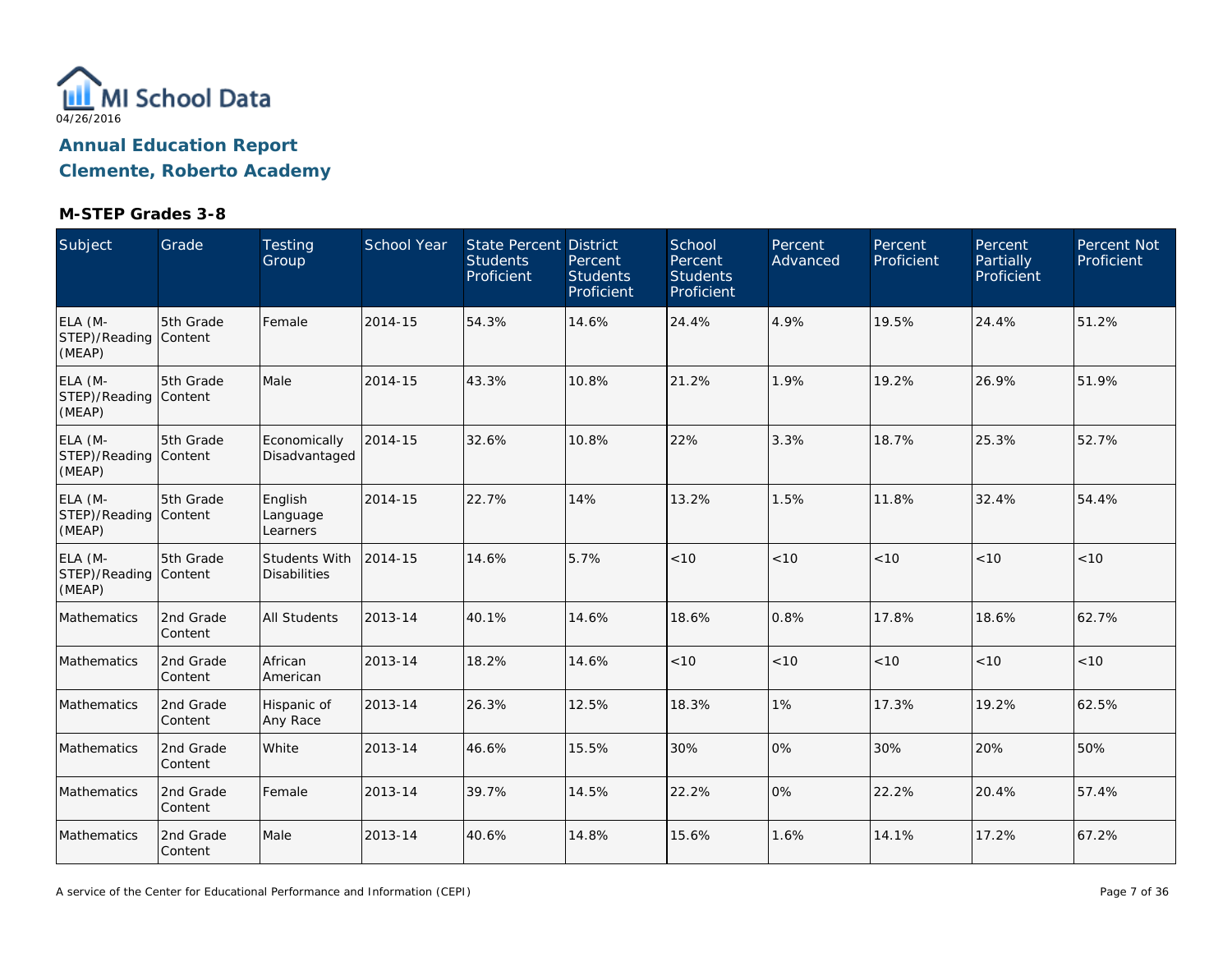

**Clemente, Roberto Academy**

| Subject            | Grade                 | Testing<br>Group                     | <b>School Year</b> | <b>State Percent District</b><br><b>Students</b><br>Proficient | Percent<br><b>Students</b><br>Proficient | School<br>Percent<br><b>Students</b><br>Proficient | Percent<br>Advanced | Percent<br>Proficient | Percent<br>Partially<br>Proficient | Percent Not<br>Proficient |
|--------------------|-----------------------|--------------------------------------|--------------------|----------------------------------------------------------------|------------------------------------------|----------------------------------------------------|---------------------|-----------------------|------------------------------------|---------------------------|
| Mathematics        | 2nd Grade<br>Content  | Economically<br>Disadvantaged        | 2013-14            | 26.9%                                                          | 13.9%                                    | 18.6%                                              | 0.8%                | 17.8%                 | 18.6%                              | 62.7%                     |
| <b>Mathematics</b> | 2nd Grade<br>Content  | English<br>Language<br>Learners      | 2013-14            | 26.4%                                                          | 12.8%                                    | 14.9%                                              | 0%                  | 14.9%                 | 18.1%                              | 67%                       |
| Mathematics        | 2nd Grade<br>Content  | Students With<br><b>Disabilities</b> | 2013-14            | 22.2%                                                          | 9.5%                                     | $<10$                                              | $<10$               | < 10                  | < 10                               | < 10                      |
| Mathematics        | 3rd Grade<br>Content  | <b>All Students</b>                  | 2014-15            | 48.8%                                                          | 12.8%                                    | 18.5%                                              | 4.6%                | 13.9%                 | 35.2%                              | 46.3%                     |
| <b>Mathematics</b> | 3rd Grade<br>Content  | <b>All Students</b>                  | 2013-14            | 45.3%                                                          | 17.2%                                    | 27.1%                                              | 2.1%                | 25%                   | 12.5%                              | 60.4%                     |
| Mathematics        | 3rd Grade<br>Content  | African<br>American                  | 2014-15            | 20.3%                                                          | 11.5%                                    | < 10                                               | < 10                | < 10                  | < 10                               | < 10                      |
| Mathematics        | 3rd Grade<br>Content  | African<br>American                  | 2013-14            | 18.2%                                                          | 15.8%                                    | $<10$                                              | < 10                | < 10                  | < 10                               | < 10                      |
| Mathematics        | 3rd Grade<br>Content  | Hispanic of<br>Any Race              | 2014-15            | 35.7%                                                          | 16.5%                                    | 19.8%                                              | 4.4%                | 15.4%                 | 38.5%                              | 41.8%                     |
| Mathematics        | 3rd Grade<br> Content | Hispanic of<br>Any Race              | 2013-14            | 29.3%                                                          | 22.6%                                    | 30.5%                                              | 2.4%                | 28%                   | 11%                                | 58.5%                     |
| Mathematics        | 3rd Grade<br>Content  | Two or More<br>Races                 | 2014-15            | 43.6%                                                          | 0%                                       | < 10                                               | $<10$               | < 10                  | < 10                               | < 10                      |
| Mathematics        | 3rd Grade<br>Content  | Two or More<br>Races                 | 2013-14            | 43.8%                                                          | < 10                                     | $<10$                                              | < 10                | < 10                  | < 10                               | < 10                      |
| Mathematics        | 3rd Grade<br>Content  | White                                | 2014-15            | 57.3%                                                          | 18%                                      | 9.1%                                               | 9.1%                | 0%                    | 27.3%                              | 63.6%                     |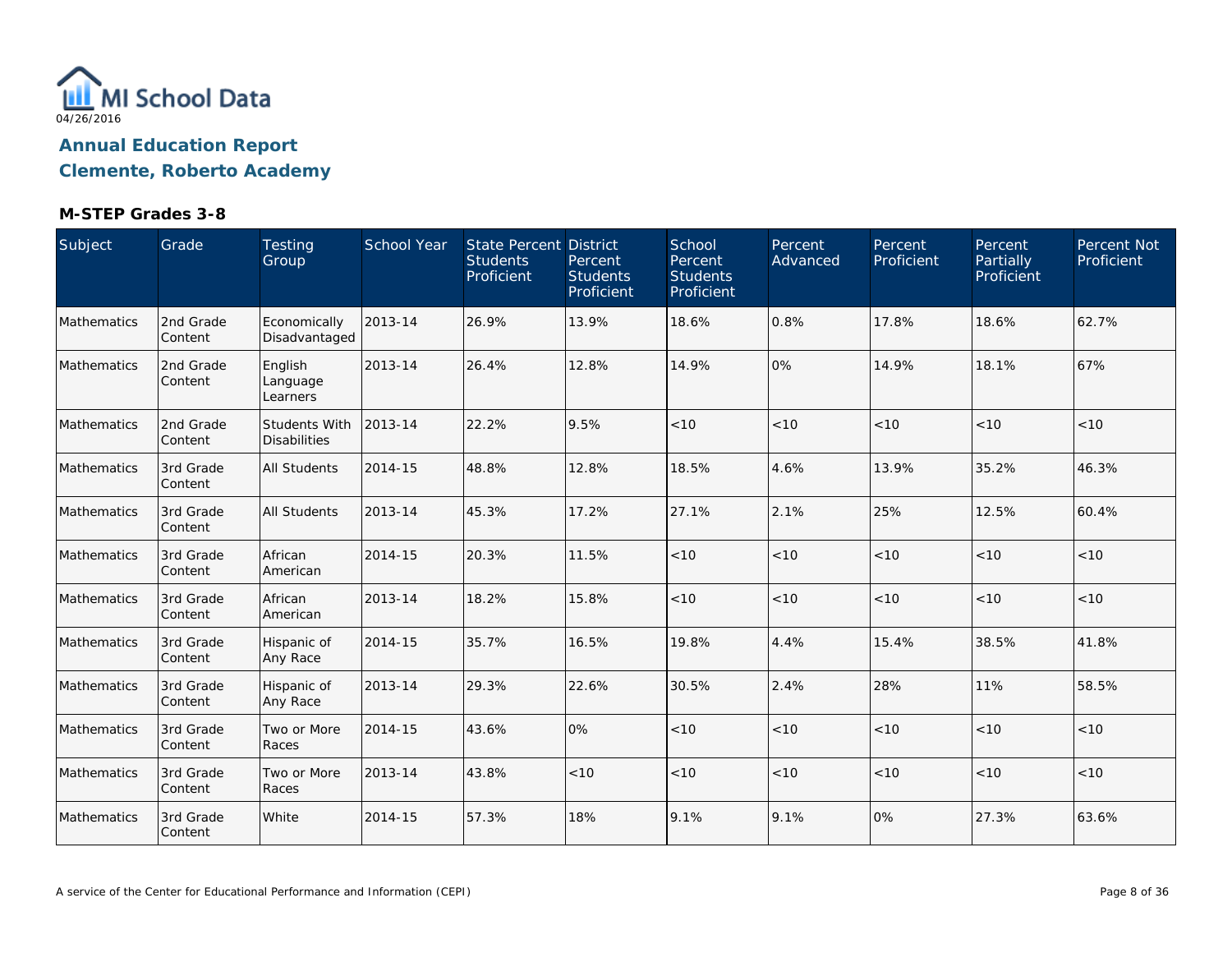

**Clemente, Roberto Academy**

| Subject     | Grade                | Testing<br>Group                     | School Year | State Percent District<br><b>Students</b><br>Proficient | Percent<br><b>Students</b><br>Proficient | School<br>Percent<br><b>Students</b><br>Proficient | <b>Percent</b><br>Advanced | Percent<br>Proficient | Percent<br>Partially<br>Proficient | Percent Not<br>Proficient |
|-------------|----------------------|--------------------------------------|-------------|---------------------------------------------------------|------------------------------------------|----------------------------------------------------|----------------------------|-----------------------|------------------------------------|---------------------------|
| Mathematics | 3rd Grade<br>Content | White                                | 2013-14     | 52.9%                                                   | 9.5%                                     | < 10                                               | < 10                       | < 10                  | < 10                               | < 10                      |
| Mathematics | 3rd Grade<br>Content | Female                               | 2014-15     | 48.1%                                                   | 12.9%                                    | 19.6%                                              | 3.9%                       | 15.7%                 | 29.4%                              | 51%                       |
| Mathematics | 3rd Grade<br>Content | Female                               | 2013-14     | 43.4%                                                   | 16.5%                                    | 25.5%                                              | 2.1%                       | 23.4%                 | 14.9%                              | 59.6%                     |
| Mathematics | 3rd Grade<br>Content | Male                                 | 2014-15     | 49.5%                                                   | 12.7%                                    | 17.5%                                              | 5.3%                       | 12.3%                 | 40.4%                              | 42.1%                     |
| Mathematics | 3rd Grade<br>Content | Male                                 | 2013-14     | 47.2%                                                   | 18%                                      | 28.6%                                              | 2%                         | 26.5%                 | 10.2%                              | 61.2%                     |
| Mathematics | 3rd Grade<br>Content | Economically<br>Disadvantaged        | 2014-15     | 33.5%                                                   | 11.4%                                    | 18.3%                                              | 4.8%                       | 13.5%                 | 36.5%                              | 45.2%                     |
| Mathematics | 3rd Grade<br>Content | Economically<br>Disadvantaged        | 2013-14     | 29.5%                                                   | 16.7%                                    | 27.1%                                              | 2.1%                       | 25%                   | 12.5%                              | 60.4%                     |
| Mathematics | 3rd Grade<br>Content | English<br>Language<br>Learners      | 2014-15     | 37%                                                     | 17.7%                                    | 19.5%                                              | 4.6%                       | 14.9%                 | 37.9%                              | 42.5%                     |
| Mathematics | 3rd Grade<br>Content | English<br>Language<br>Learners      | 2013-14     | 23.1%                                                   | 23.4%                                    | 25.3%                                              | 1.3%                       | 24%                   | 13.3%                              | 61.3%                     |
| Mathematics | 3rd Grade<br>Content | Students With<br><b>Disabilities</b> | 2014-15     | 24.5%                                                   | 9.9%                                     | 10%                                                | 0%                         | 10%                   | 10%                                | 80%                       |
| Mathematics | 3rd Grade<br>Content | Students With<br><b>Disabilities</b> | 2013-14     | 23.2%                                                   | 10.6%                                    | < 10                                               | < 10                       | < 10                  | < 10                               | < 10                      |
| Mathematics | 4th Grade<br>Content | <b>All Students</b>                  | 2014-15     | 41.4%                                                   | 7.6%                                     | 23%                                                | 5.7%                       | 17.2%                 | 35.2%                              | 41.8%                     |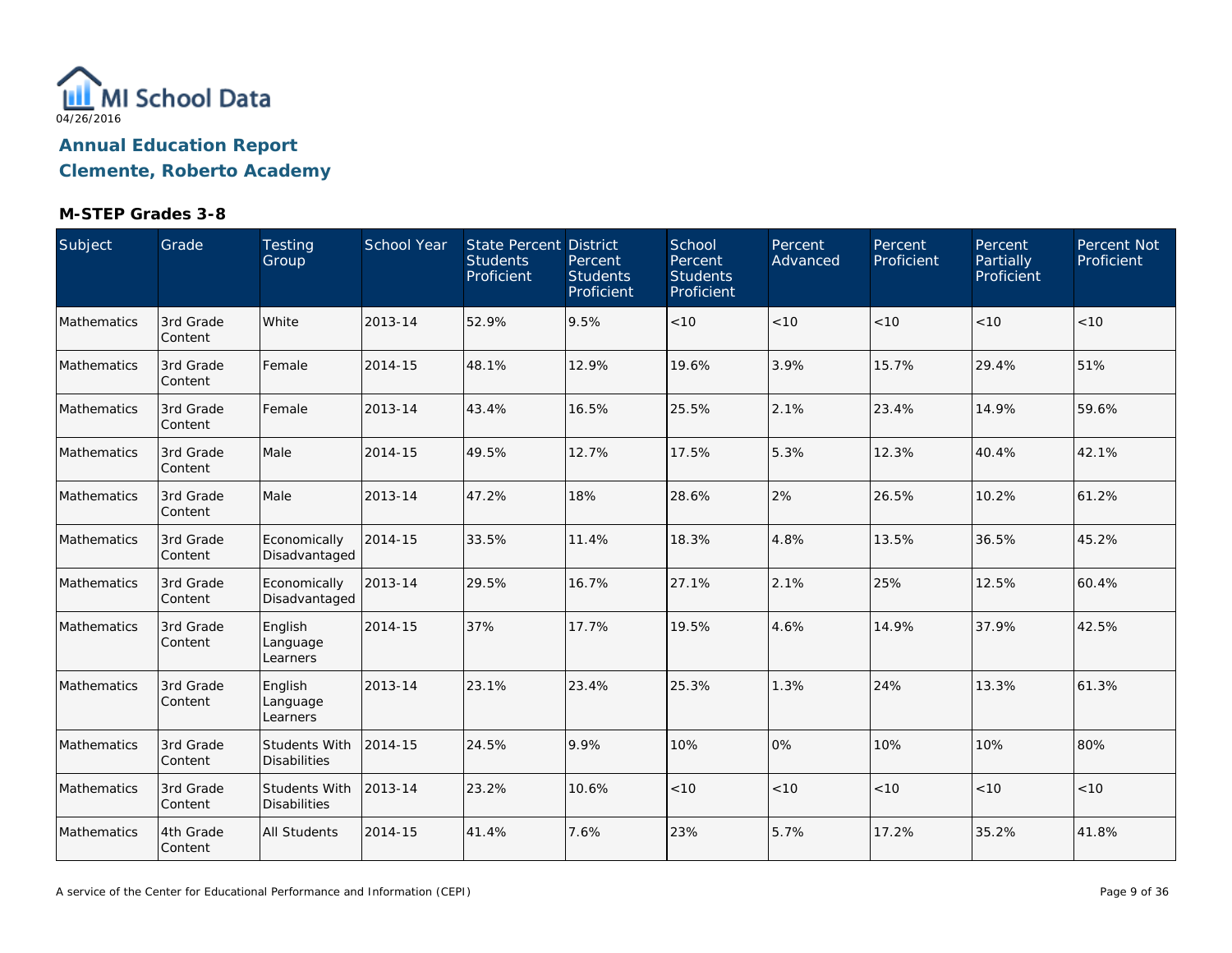

**Clemente, Roberto Academy**

## **M-STEP Grades 3-8**

| Subject     | Grade                | Testing<br>Group        | School Year | <b>State Percent District</b><br><b>Students</b><br>Proficient | Percent<br><b>Students</b><br>Proficient | School<br>Percent<br><b>Students</b><br>Proficient | Percent<br>Advanced | Percent<br>Proficient | Percent<br>Partially<br>Proficient | Percent Not<br>Proficient |
|-------------|----------------------|-------------------------|-------------|----------------------------------------------------------------|------------------------------------------|----------------------------------------------------|---------------------|-----------------------|------------------------------------|---------------------------|
| Mathematics | 4th Grade<br>Content | <b>All Students</b>     | 2013-14     | 45.2%                                                          | 15.4%                                    | 14.7%                                              | 0%                  | 14.7%                 | 20%                                | 65.3%                     |
| Mathematics | 4th Grade<br>Content | American<br>Indian      | 2013-14     | 35.9%                                                          | < 10                                     | $<10$                                              | $<10$               | < 10                  | < 10                               | < 10                      |
| Mathematics | 4th Grade<br>Content | African<br>American     | 2014-15     | 13.2%                                                          | 6.2%                                     | $<10$                                              | < 10                | < 10                  | < 10                               | $<10$                     |
| Mathematics | 4th Grade<br>Content | African<br>American     | 2013-14     | 20%                                                            | 15.3%                                    | < 10                                               | < 10                | < 10                  | < 10                               | < 10                      |
| Mathematics | 4th Grade<br>Content | Asian                   | 2013-14     | 73.6%                                                          | 45.7%                                    | < 10                                               | < 10                | $<10$                 | < 10                               | < 10                      |
| Mathematics | 4th Grade<br>Content | Hispanic of<br>Any Race | 2014-15     | 27.1%                                                          | 12.5%                                    | 24.3%                                              | 5.6%                | 18.7%                 | 34.6%                              | 41.1%                     |
| Mathematics | 4th Grade<br>Content | Hispanic of<br>Any Race | 2013-14     | 32.3%                                                          | 14.2%                                    | 14.8%                                              | 0%                  | 14.8%                 | 22.2%                              | 63%                       |
| Mathematics | 4th Grade<br>Content | Two or More<br>Races    | 2013-14     | 43.2%                                                          | < 10                                     | < 10                                               | < 10                | < 10                  | < 10                               | < 10                      |
| Mathematics | 4th Grade<br>Content | White                   | 2014-15     | 49.3%                                                          | 13.2%                                    | 20%                                                | 10%                 | 10%                   | 50%                                | 30%                       |
| Mathematics | 4th Grade<br>Content | White                   | 2013-14     | 51.7%                                                          | 8.1%                                     | < 10                                               | < 10                | < 10                  | < 10                               | < 10                      |
| Mathematics | 4th Grade<br>Content | Female                  | 2014-15     | 40.3%                                                          | 7.9%                                     | 22.2%                                              | 7.4%                | 14.8%                 | 42.6%                              | 35.2%                     |
| Mathematics | 4th Grade<br>Content | Female                  | 2013-14     | 44.7%                                                          | 14.4%                                    | 13.3%                                              | 0%                  | 13.3%                 | 22.2%                              | 64.4%                     |
| Mathematics | 4th Grade<br>Content | Male                    | 2014-15     | 42.4%                                                          | 7.4%                                     | 23.5%                                              | 4.4%                | 19.1%                 | 29.4%                              | 47.1%                     |

A service of the Center for Educational Performance and Information (CEPI)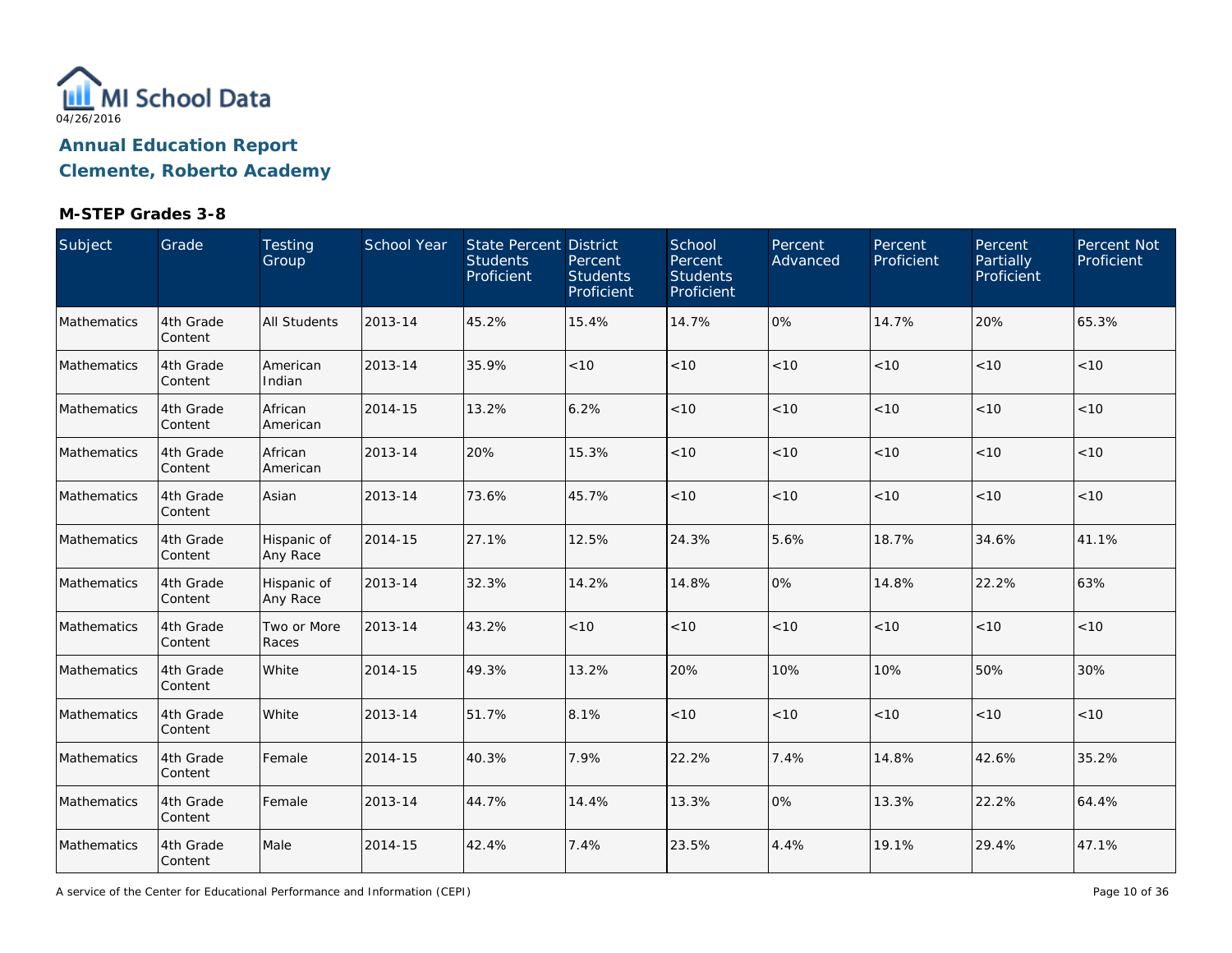

**Clemente, Roberto Academy**

| Subject     | Grade                | Testing<br>Group                     | School Year | <b>State Percent District</b><br><b>Students</b><br>Proficient | Percent<br><b>Students</b><br>Proficient | School<br>Percent<br><b>Students</b><br>Proficient | Percent<br>Advanced | Percent<br>Proficient | Percent<br>Partially<br>Proficient | Percent Not<br>Proficient |
|-------------|----------------------|--------------------------------------|-------------|----------------------------------------------------------------|------------------------------------------|----------------------------------------------------|---------------------|-----------------------|------------------------------------|---------------------------|
| Mathematics | 4th Grade<br>Content | Male                                 | 2013-14     | 45.7%                                                          | 16.5%                                    | 16%                                                | $0\%$               | 16%                   | 18%                                | 66%                       |
| Mathematics | 4th Grade<br>Content | Economically<br>Disadvantaged        | 2014-15     | 25.4%                                                          | 6.9%                                     | 23.5%                                              | 5.9%                | 17.6%                 | 34.5%                              | 42%                       |
| Mathematics | 4th Grade<br>Content | Economically<br>Disadvantaged        | 2013-14     | 29.5%                                                          | 13.6%                                    | 14.7%                                              | 0%                  | 14.7%                 | 20%                                | 65.3%                     |
| Mathematics | 4th Grade<br>Content | English<br>Language<br>Learners      | 2014-15     | 22.1%                                                          | 9.4%                                     | 14.9%                                              | 1.1%                | 13.8%                 | 37.9%                              | 47.1%                     |
| Mathematics | 4th Grade<br>Content | English<br>Language<br>Learners      | 2013-14     | 23.1%                                                          | 14.1%                                    | 6.8%                                               | 0%                  | 6.8%                  | 23.3%                              | 69.9%                     |
| Mathematics | 4th Grade<br>Content | Students With<br><b>Disabilities</b> | 2014-15     | 17.2%                                                          | 3.7%                                     | 20%                                                | 6.7%                | 13.3%                 | 13.3%                              | 66.7%                     |
| Mathematics | 5th Grade<br>Content | <b>All Students</b>                  | 2014-15     | 33.4%                                                          | 4.1%                                     | 7.5%                                               | 2.2%                | 5.4%                  | 23.7%                              | 68.8%                     |
| Mathematics | 5th Grade<br>Content | African<br>American                  | 2014-15     | 9.1%                                                           | 3.2%                                     | < 10                                               | < 10                | < 10                  | < 10                               | < 10                      |
| Mathematics | 5th Grade<br>Content | Hispanic of<br>Any Race              | 2014-15     | 19.5%                                                          | 5.4%                                     | 8.8%                                               | 2.5%                | 6.3%                  | 25%                                | 66.3%                     |
| Mathematics | 5th Grade<br>Content | Two or More<br>Races                 | 2014-15     | 30.5%                                                          | 0%                                       | $<10$                                              | $<10$               | < 10                  | < 10                               | < 10                      |
| Mathematics | 5th Grade<br>Content | White                                | 2014-15     | 39.7%                                                          | 1.4%                                     | < 10                                               | < 10                | < 10                  | < 10                               | < 10                      |
| Mathematics | 5th Grade<br>Content | Female                               | 2014-15     | 32.6%                                                          | 4%                                       | 9.8%                                               | 2.4%                | 7.3%                  | 26.8%                              | 63.4%                     |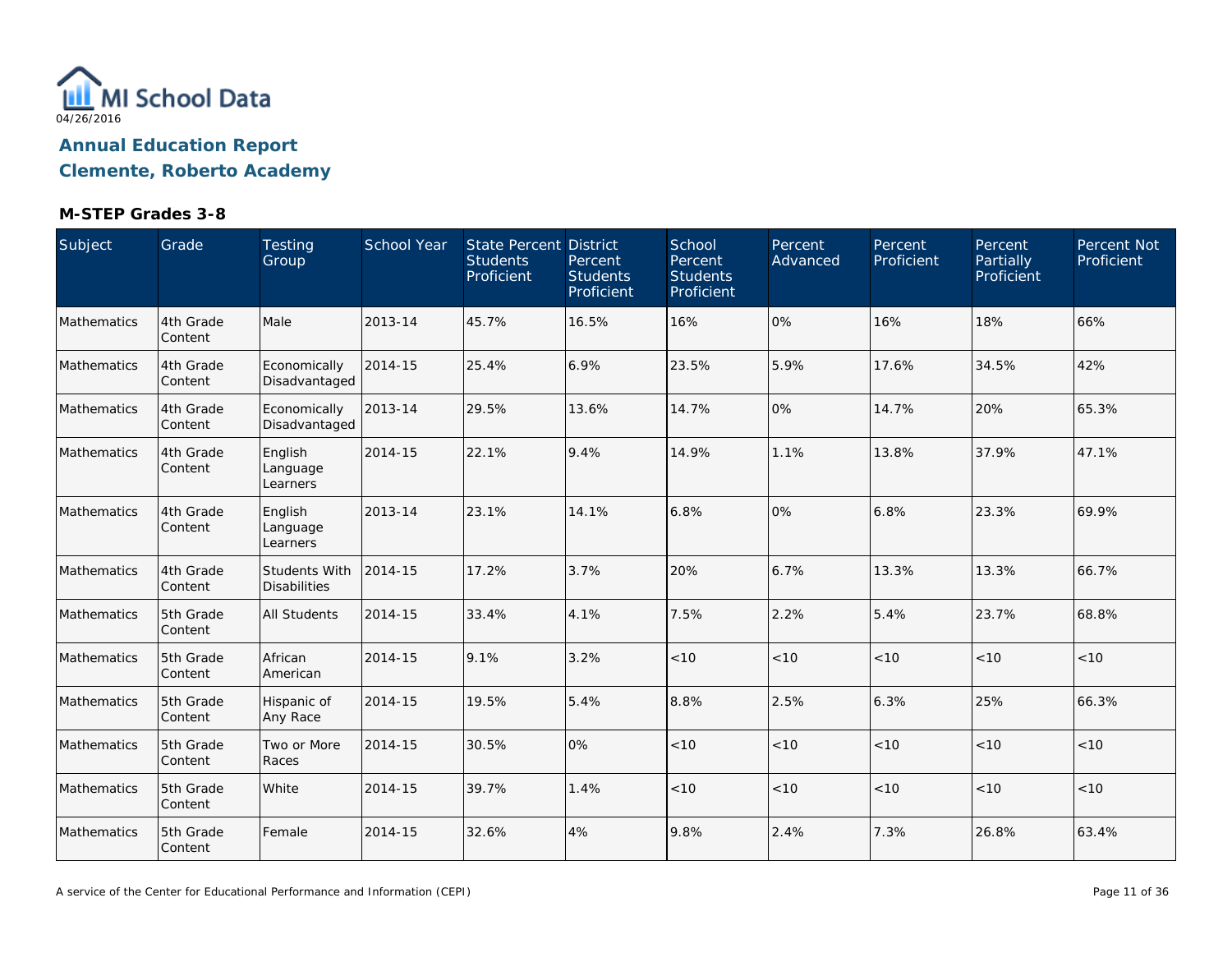

**Clemente, Roberto Academy**

| Subject            | Grade                 | Testing<br>Group                     | School Year | <b>State Percent District</b><br><b>Students</b><br>Proficient | Percent<br><b>Students</b><br>Proficient | School<br>Percent<br><b>Students</b><br>Proficient | Percent<br>Advanced | Percent<br>Proficient | <b>Percent</b><br>Partially<br>Proficient | Percent Not<br>Proficient |
|--------------------|-----------------------|--------------------------------------|-------------|----------------------------------------------------------------|------------------------------------------|----------------------------------------------------|---------------------|-----------------------|-------------------------------------------|---------------------------|
| Mathematics        | 5th Grade<br>Content  | Male                                 | 2014-15     | 34.1%                                                          | 4.1%                                     | 5.8%                                               | 1.9%                | 3.8%                  | 21.2%                                     | 73.1%                     |
| <b>Mathematics</b> | 5th Grade<br>Content  | Economically<br>Disadvantaged        | 2014-15     | 18.2%                                                          | 3.4%                                     | 6.6%                                               | 2.2%                | 4.4%                  | 23.1%                                     | 70.3%                     |
| Mathematics        | 5th Grade<br>Content  | English<br>Language<br>Learners      | 2014-15     | 13.6%                                                          | 6%                                       | 2.9%                                               | 0%                  | 2.9%                  | 22.1%                                     | 75%                       |
| Mathematics        | 5th Grade<br>Content  | Students With<br><b>Disabilities</b> | 2014-15     | 9.4%                                                           | 1.3%                                     | < 10                                               | < 10                | < 10                  | < 10                                      | < 10                      |
| Science            | 4th Grade<br>Content  | <b>All Students</b>                  | 2014-15     | 12.4%                                                          | 1.4%                                     | 2.5%                                               | 0.8%                | 1.6%                  | 18%                                       | 79.5%                     |
| Science            | 4th Grade<br>Content  | <b>All Students</b>                  | 2013-14     | 16.8%                                                          | 2.9%                                     | 2%                                                 | 0%                  | 2%                    | 8.9%                                      | 89.1%                     |
| Science            | 4th Grade<br>Content  | American<br>Indian                   | 2013-14     | 12.6%                                                          | $<10$                                    | $<10$                                              | < 10                | < 10                  | < 10                                      | <10                       |
| Science            | 4th Grade<br>Content  | African<br>American                  | 2014-15     | 2%                                                             | 1%                                       | < 10                                               | < 10                | < 10                  | < 10                                      | < 10                      |
| Science            | 4th Grade<br> Content | African<br>American                  | 2013-14     | 3.3%                                                           | 2.9%                                     | $<10$                                              | < 10                | < 10                  | < 10                                      | < 10                      |
| Science            | 4th Grade<br>Content  | Asian                                | 2013-14     | 30.1%                                                          | 13%                                      | < 10                                               | < 10                | < 10                  | < 10                                      | < 10                      |
| Science            | 4th Grade<br>Content  | Hispanic of<br>Any Race              | 2014-15     | 5.5%                                                           | 2%                                       | 1.9%                                               | 0.9%                | 0.9%                  | 19.6%                                     | 78.5%                     |
| Science            | 4th Grade<br>Content  | Hispanic of<br>Any Race              | 2013-14     | 7.7%                                                           | 1.8%                                     | 1.2%                                               | 0%                  | 1.2%                  | 10.5%                                     | 88.4%                     |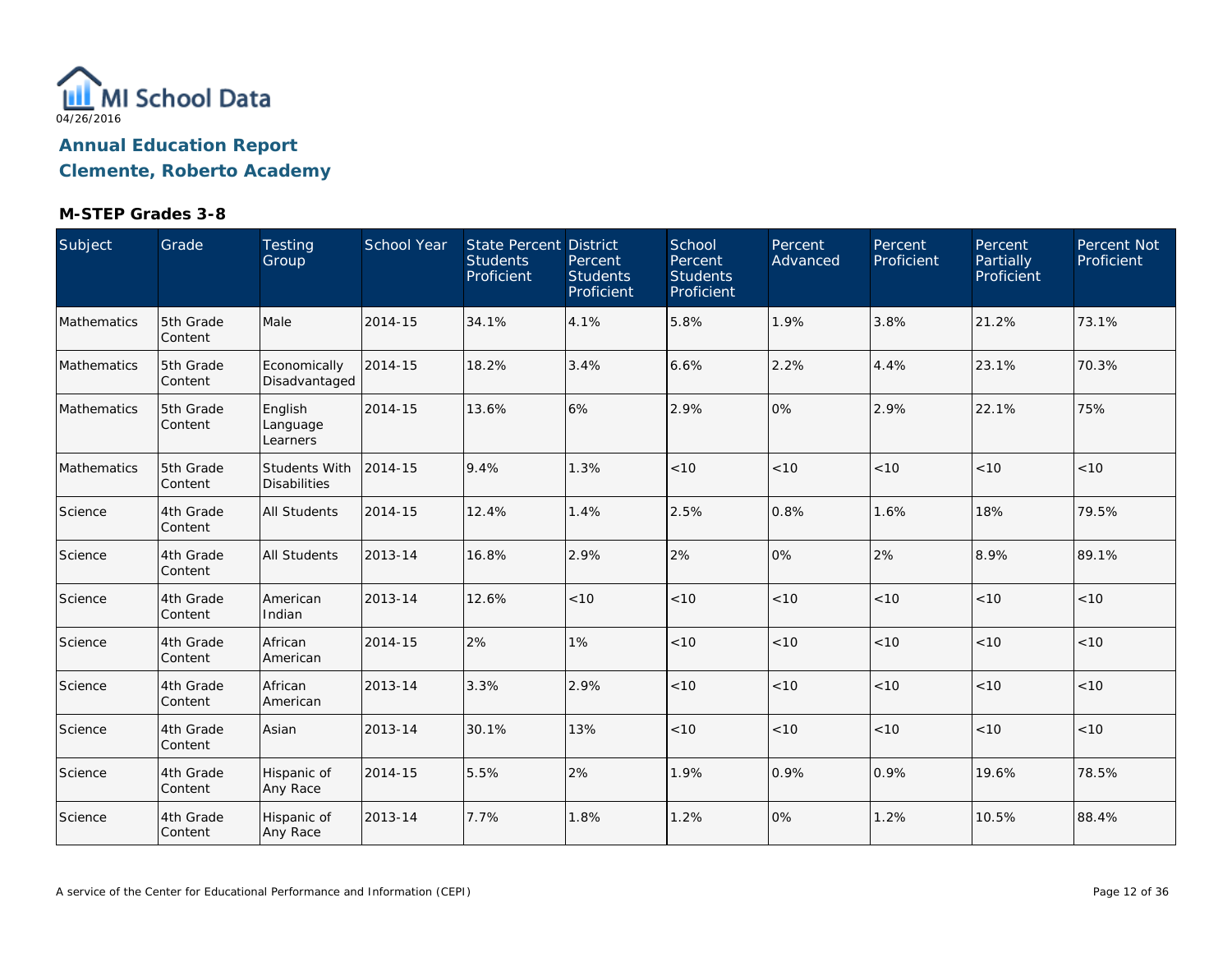

**Clemente, Roberto Academy**

| Subject | Grade                | <b>Testing</b><br>Group                     | School Year | State Percent District<br><b>Students</b><br>Proficient | Percent<br><b>Students</b><br>Proficient | School<br>Percent<br><b>Students</b><br>Proficient | Percent<br>Advanced | Percent<br>Proficient | Percent<br>Partially<br>Proficient | Percent Not<br>Proficient |
|---------|----------------------|---------------------------------------------|-------------|---------------------------------------------------------|------------------------------------------|----------------------------------------------------|---------------------|-----------------------|------------------------------------|---------------------------|
| Science | 4th Grade<br>Content | Two or More<br>Races                        | 2013-14     | 15.2%                                                   | < 10                                     | $<10$                                              | <10                 | < 10                  | < 10                               | $<10$                     |
| Science | 4th Grade<br>Content | White                                       | 2014-15     | 15.4%                                                   | 6.6%                                     | 10%                                                | 0%                  | 10%                   | 10%                                | 80%                       |
| Science | 4th Grade<br>Content | White                                       | 2013-14     | 20.7%                                                   | 2.9%                                     | $<10$                                              | $<10$               | $<10$                 | < 10                               | < 10                      |
| Science | 4th Grade<br>Content | Female                                      | 2014-15     | 10.4%                                                   | 1%                                       | 0%                                                 | 0%                  | 0%                    | 24.1%                              | 75.9%                     |
| Science | 4th Grade<br>Content | Female                                      | 2013-14     | 15.9%                                                   | 2.9%                                     | 0%                                                 | 0%                  | 0%                    | 14.6%                              | 85.4%                     |
| Science | 4th Grade<br>Content | Male                                        | 2014-15     | 14.3%                                                   | 1.8%                                     | 4.4%                                               | 1.5%                | 2.9%                  | 13.2%                              | 82.4%                     |
| Science | 4th Grade<br>Content | Male                                        | 2013-14     | 17.7%                                                   | 2.9%                                     | 3.8%                                               | 0%                  | 3.8%                  | 3.8%                               | 92.5%                     |
| Science | 4th Grade<br>Content | Economically<br>Disadvantaged               | 2014-15     | 5.5%                                                    | 1.3%                                     | 2.5%                                               | 0.8%                | 1.7%                  | 18.5%                              | 79%                       |
| Science | 4th Grade<br>Content | Economically<br>Disadvantaged               | 2013-14     | 8%                                                      | 2.4%                                     | 2%                                                 | 0%                  | 2%                    | 8.9%                               | 89.1%                     |
| Science | 4th Grade<br>Content | English<br>Language<br>Learners             | 2014-15     | 2.2%                                                    | 0.8%                                     | 1.1%                                               | 0%                  | 1.1%                  | 12.6%                              | 86.2%                     |
| Science | 4th Grade<br>Content | English<br>Language<br>Learners             | 2013-14     | 2.9%                                                    | 2%                                       | 1.3%                                               | 0%                  | 1.3%                  | 5.1%                               | 93.6%                     |
| Science | 4th Grade<br>Content | <b>Students With</b><br><b>Disabilities</b> | 2014-15     | 4.6%                                                    | 0.5%                                     | 6.7%                                               | 0%                  | 6.7%                  | 13.3%                              | 80%                       |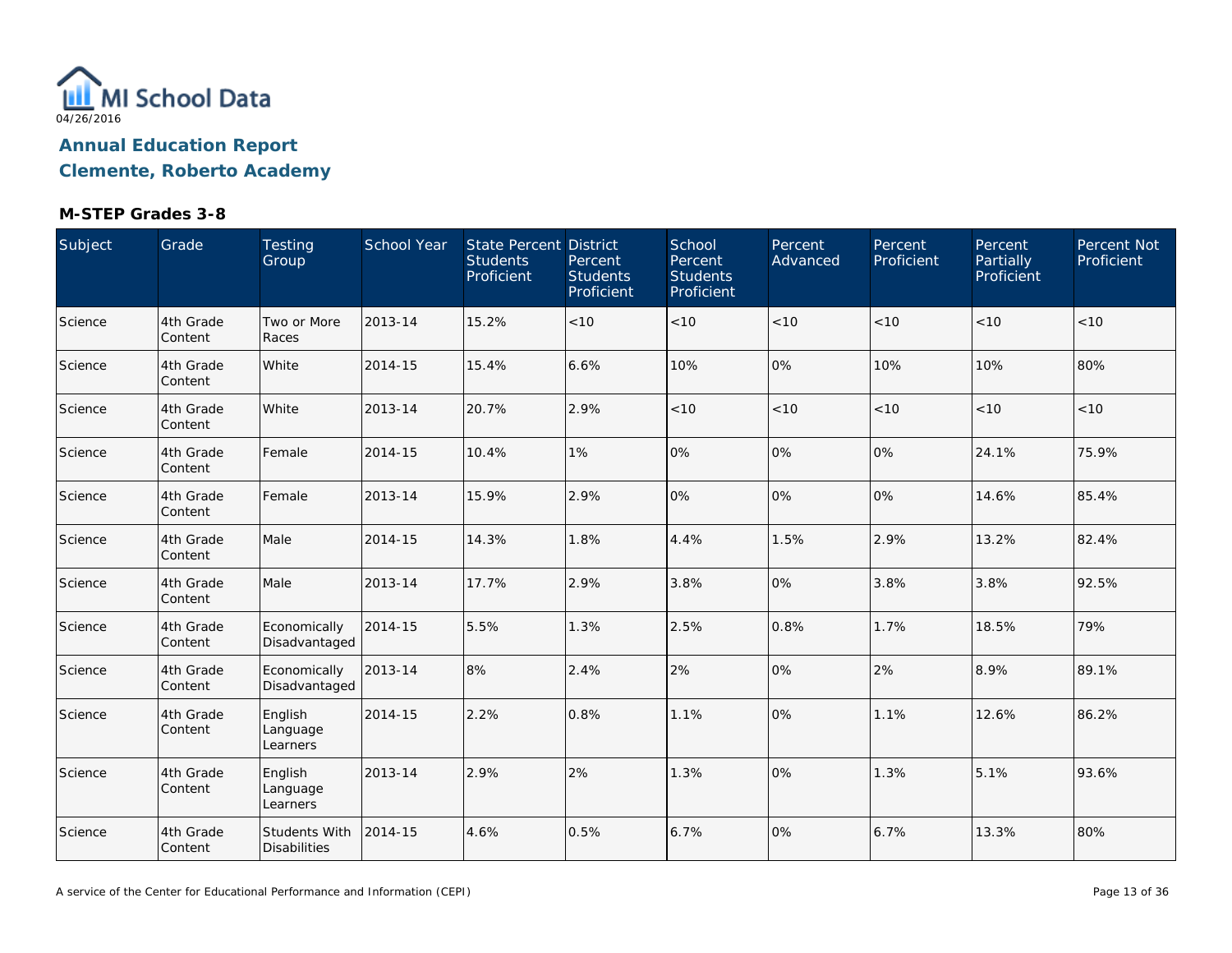

**Clemente, Roberto Academy**

| Subject               | Grade                 | Testing<br>Group                            | School Year | <b>State Percent District</b><br><b>Students</b><br>Proficient | Percent<br><b>Students</b><br>Proficient | School<br>Percent<br><b>Students</b><br>Proficient | Percent<br>Advanced | Percent<br>Proficient | Percent<br>Partially<br>Proficient | Percent Not<br>Proficient |
|-----------------------|-----------------------|---------------------------------------------|-------------|----------------------------------------------------------------|------------------------------------------|----------------------------------------------------|---------------------|-----------------------|------------------------------------|---------------------------|
| Science               | 4th Grade<br>Content  | <b>Students With</b><br><b>Disabilities</b> | 2013-14     | 5.6%                                                           | 2.4%                                     | < 10                                               | < 10                | < 10                  | < 10                               | < 10                      |
| Social Studies        | 5th Grade<br>Content  | <b>All Students</b>                         | 2014-15     | 22.2%                                                          | 3.2%                                     | 4.4%                                               | 1.1%                | 3.3%                  | 58.2%                              | 37.4%                     |
| Social Studies        | 5th Grade<br>Content  | African<br>American                         | 2014-15     | 5.4%                                                           | 2.5%                                     | < 10                                               | < 10                | < 10                  | < 10                               | < 10                      |
| Social Studies        | 5th Grade<br>Content  | Hispanic of<br>Any Race                     | 2014-15     | 12.3%                                                          | 5%                                       | 3.8%                                               | 1.3%                | 2.6%                  | 62.8%                              | 33.3%                     |
| Social Studies        | 5th Grade<br>Content  | Two or More<br>Races                        | 2014-15     | 20.5%                                                          | 0%                                       | < 10                                               | < 10                | < 10                  | < 10                               | $<10$                     |
| Social Studies        | 5th Grade<br>Content  | White                                       | 2014-15     | 26.9%                                                          | 2.9%                                     | < 10                                               | < 10                | < 10                  | < 10                               | < 10                      |
| Social Studies        | 5th Grade<br> Content | Female                                      | 2014-15     | 20.6%                                                          | 3.3%                                     | 0%                                                 | 0%                  | 0%                    | 55%                                | 45%                       |
| Social Studies        | 5th Grade<br>Content  | Male                                        | 2014-15     | 23.8%                                                          | 3.2%                                     | 7.8%                                               | 2%                  | 5.9%                  | 60.8%                              | 31.4%                     |
| Social Studies        | 5th Grade<br>Content  | Economically<br>Disadvantaged               | 2014-15     | 10.9%                                                          | 2.6%                                     | 4.5%                                               | 1.1%                | 3.4%                  | 57.3%                              | 38.2%                     |
| Social Studies        | 5th Grade<br>Content  | English<br>Language<br>Learners             | 2014-15     | 6.1%                                                           | 5.7%                                     | 1.5%                                               | 0%                  | 1.5%                  | 57.6%                              | 40.9%                     |
| <b>Social Studies</b> | 5th Grade<br>Content  | Students With<br><b>Disabilities</b>        | 2014-15     | 6.9%                                                           | 2.4%                                     | < 10                                               | < 10                | < 10                  | < 10                               | < 10                      |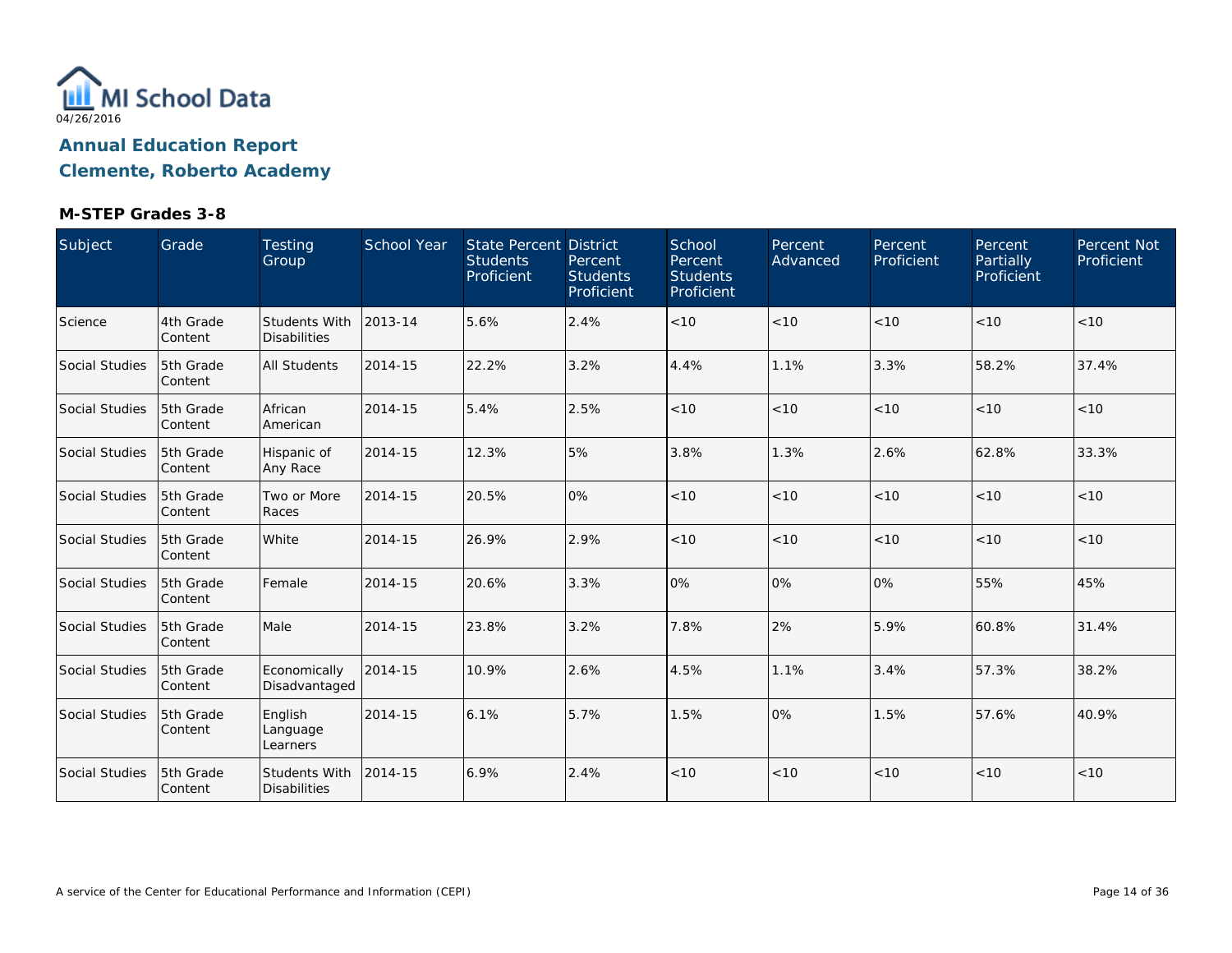

**MME**

| Subject             | Grade | <b>Testing</b><br>Group | School Year | State Percent District<br>Students<br>Proficient | Percent<br><b>Students</b><br>Proficient | School<br>Percent<br><b>Students</b><br>Proficient | Percent<br>Advanced | Percent<br>Proficient | Percent<br>Partially<br>Proficient | Percent Not<br>Proficient |
|---------------------|-------|-------------------------|-------------|--------------------------------------------------|------------------------------------------|----------------------------------------------------|---------------------|-----------------------|------------------------------------|---------------------------|
| No Data to Disalard |       |                         |             |                                                  |                                          |                                                    |                     |                       |                                    |                           |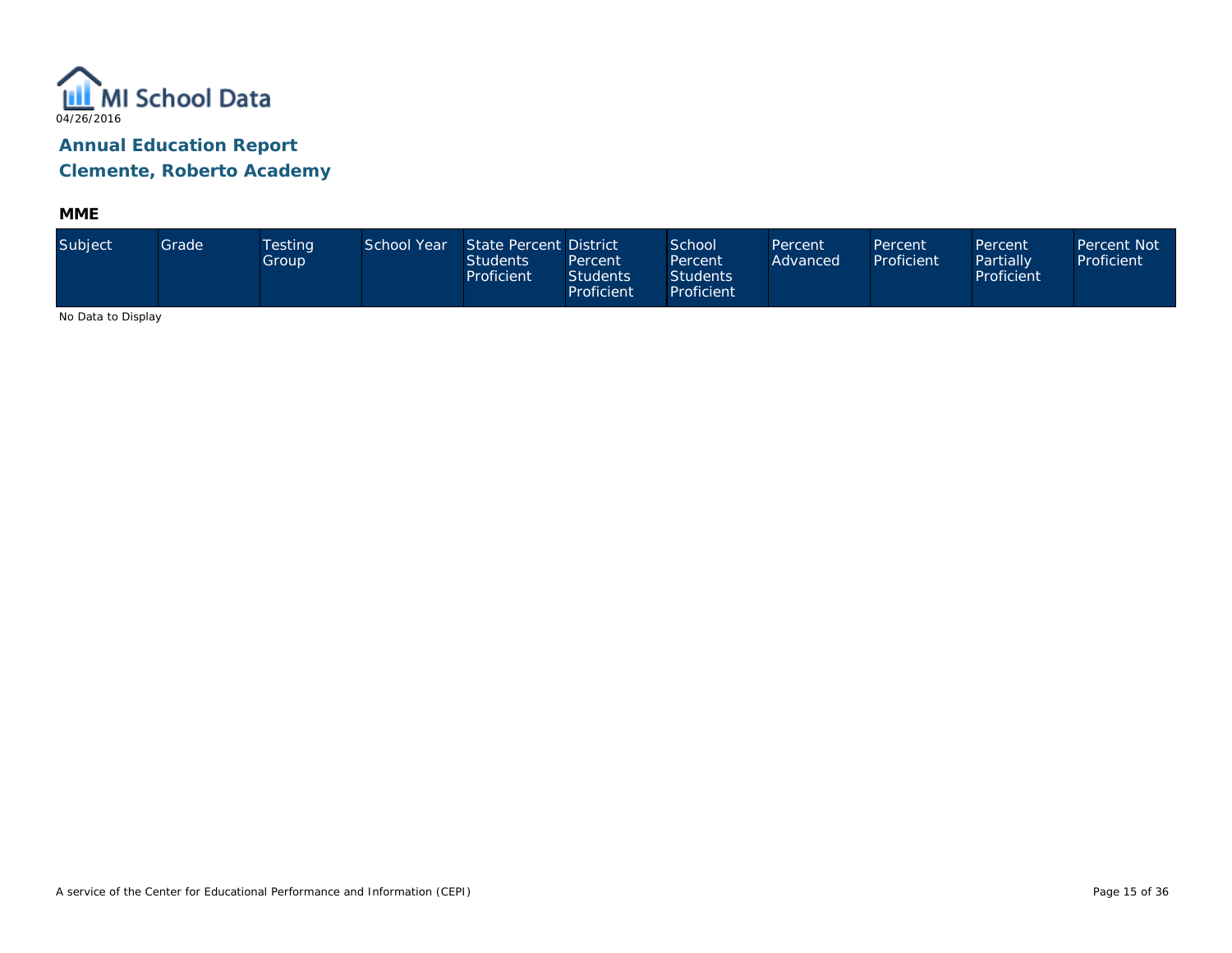

## **Clemente, Roberto Academy**

#### **Michigan Educational Assessment Program Access (MEAP - Access)**

| Subject            | Grade | Testing Group School Year       |         | <b>State Percent</b><br><b>Students</b><br>Proficient | <b>District</b><br>Percent<br><b>Students</b><br>Proficient | School Percent Percent<br><b>Students</b><br>Proficient | <b>Exceeded</b> | <b>Percent Met</b> | Percent<br>Progressing |
|--------------------|-------|---------------------------------|---------|-------------------------------------------------------|-------------------------------------------------------------|---------------------------------------------------------|-----------------|--------------------|------------------------|
| Mathematics        | 3rd   | <b>All Students</b>             | 2013-14 | 61.9%                                                 | 64.1%                                                       | 66.7%                                                   | 11.1%           | 55.6%              | 33.3%                  |
| Mathematics        | 3rd   | Hispanic of Any<br>Race         | 2013-14 | 54.1%                                                 | 55%                                                         | 62.5%                                                   | 12.5%           | 50%                | 37.5%                  |
| Mathematics        | 3rd   | White                           | 2013-14 | 66%                                                   | 60%                                                         | < 10                                                    | < 10            | < 10               | < 10                   |
| Mathematics        | 3rd   | Female                          | 2013-14 | 57%                                                   | 59.4%                                                       | 33.3%                                                   | 0%              | 33.3%              | 66.7%                  |
| Mathematics        | 3rd   | Male                            | 2013-14 | 64.4%                                                 | 65.9%                                                       | 83.3%                                                   | 16.7%           | 66.7%              | 16.7%                  |
| Mathematics        | 3rd   | Economically<br>Disadvantaged   | 2013-14 | 59.4%                                                 | 62.1%                                                       | 66.7%                                                   | 11.1%           | 55.6%              | 33.3%                  |
| <b>Mathematics</b> | 3rd   | English<br>Language<br>Learners | 2013-14 | 51.3%                                                 | 52.6%                                                       | 62.5%                                                   | 12.5%           | 50%                | 37.5%                  |
| Mathematics        | 4th   | All Students                    | 2013-14 | 55.3%                                                 | 49.7%                                                       | 50%                                                     | 25%             | 25%                | 50%                    |
| Mathematics        | 4th   | Hispanic of Any<br>Race         | 2013-14 | 51.3%                                                 | 19%                                                         | < 10                                                    | < 10            | < 10               | < 10                   |
| Mathematics        | 4th   | White                           | 2013-14 | 59.8%                                                 | 75%                                                         | < 10                                                    | < 10            | $<10$              | < 10                   |
| Mathematics        | 4th   | Female                          | 2013-14 | 53.7%                                                 | 54.7%                                                       | < 10                                                    | $<10$           | < 10               | < 10                   |
| Mathematics        | 4th   | Male                            | 2013-14 | 56.2%                                                 | 47.1%                                                       | 33.3%                                                   | 33.3%           | 0%                 | 66.7%                  |
| Mathematics        | 4th   | Economically<br>Disadvantaged   | 2013-14 | 53.4%                                                 | 50%                                                         | 50%                                                     | 25%             | 25%                | 50%                    |
| Mathematics        | 4th   | English<br>Language<br>Learners | 2013-14 | 46.2%                                                 | 26.1%                                                       | < 10                                                    | < 10            | < 10               | < 10                   |
| Mathematics        | 5th   | <b>All Students</b>             | 2013-14 | 56.8%                                                 | 51.3%                                                       | 83.3%                                                   | 16.7%           | 66.7%              | 16.7%                  |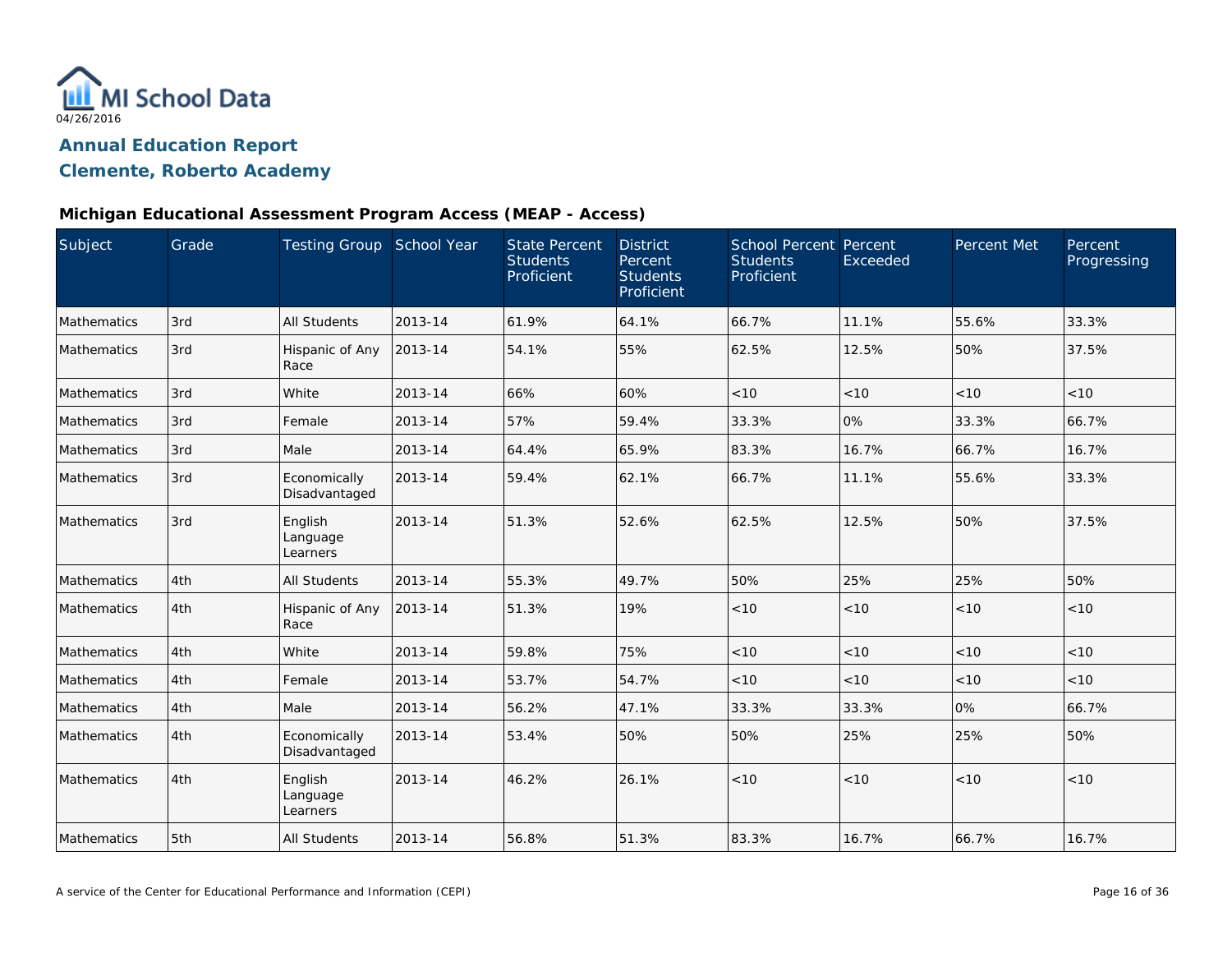

## **Clemente, Roberto Academy**

#### **Michigan Educational Assessment Program Access (MEAP - Access)**

| Subject            | Grade | Testing Group School Year       |         | <b>State Percent</b><br><b>Students</b><br>Proficient | <b>District</b><br>Percent<br><b>Students</b><br>Proficient | <b>School Percent Percent</b><br><b>Students</b><br>Proficient | Exceeded | Percent Met | Percent<br>Progressing |
|--------------------|-------|---------------------------------|---------|-------------------------------------------------------|-------------------------------------------------------------|----------------------------------------------------------------|----------|-------------|------------------------|
| Mathematics        | 5th   | Hispanic of Any<br>Race         | 2013-14 | 53.2%                                                 | 52.2%                                                       | 80%                                                            | 20%      | 60%         | 20%                    |
| Mathematics        | 5th   | White                           | 2013-14 | 63%                                                   | 54.5%                                                       | < 10                                                           | < 10     | < 10        | < 10                   |
| Mathematics        | 5th   | Female                          | 2013-14 | 53.3%                                                 | 46.6%                                                       | 66.7%                                                          | 0%       | 66.7%       | 33.3%                  |
| <b>Mathematics</b> | 5th   | Male                            | 2013-14 | 58.9%                                                 | 53.5%                                                       | 100%                                                           | 33.3%    | 66.7%       | 0%                     |
| <b>Mathematics</b> | 5th   | Economically<br>Disadvantaged   | 2013-14 | 54.1%                                                 | 51.2%                                                       | 83.3%                                                          | 16.7%    | 66.7%       | 16.7%                  |
| Mathematics        | 5th   | English<br>Language<br>Learners | 2013-14 | 61.4%                                                 | 53.6%                                                       | 80%                                                            | 20%      | 60%         | 20%                    |
| Reading            | 3rd   | All Students                    | 2013-14 | 38.7%                                                 | 42.2%                                                       | 33.3%                                                          | 0%       | 33.3%       | 66.7%                  |
| Reading            | 3rd   | Hispanic of Any<br>Race         | 2013-14 | 29.2%                                                 | 33.3%                                                       | 25%                                                            | 0%       | 25%         | 75%                    |
| Reading            | 3rd   | White                           | 2013-14 | 42.1%                                                 | 60%                                                         | < 10                                                           | < 10     | < 10        | < 10                   |
| Reading            | 3rd   | Female                          | 2013-14 | 38.2%                                                 | 29%                                                         | 33.3%                                                          | 0%       | 33.3%       | 66.7%                  |
| Reading            | 3rd   | Male                            | 2013-14 | 38.9%                                                 | 47.1%                                                       | 33.3%                                                          | 0%       | 33.3%       | 66.7%                  |
| Reading            | 3rd   | Economically<br>Disadvantaged   | 2013-14 | 34.6%                                                 | 40.2%                                                       | 33.3%                                                          | 0%       | 33.3%       | 66.7%                  |
| Reading            | 3rd   | English<br>Language<br>Learners | 2013-14 | 31.7%                                                 | 35.3%                                                       | 25%                                                            | 0%       | 25%         | 75%                    |
| Reading            | 4th   | All Students                    | 2013-14 | 45.6%                                                 | 39.9%                                                       | 25%                                                            | 25%      | 0%          | 75%                    |
| Reading            | 4th   | Hispanic of Any<br>Race         | 2013-14 | 39.2%                                                 | 14.3%                                                       | < 10                                                           | < 10     | $<10$       | < 10                   |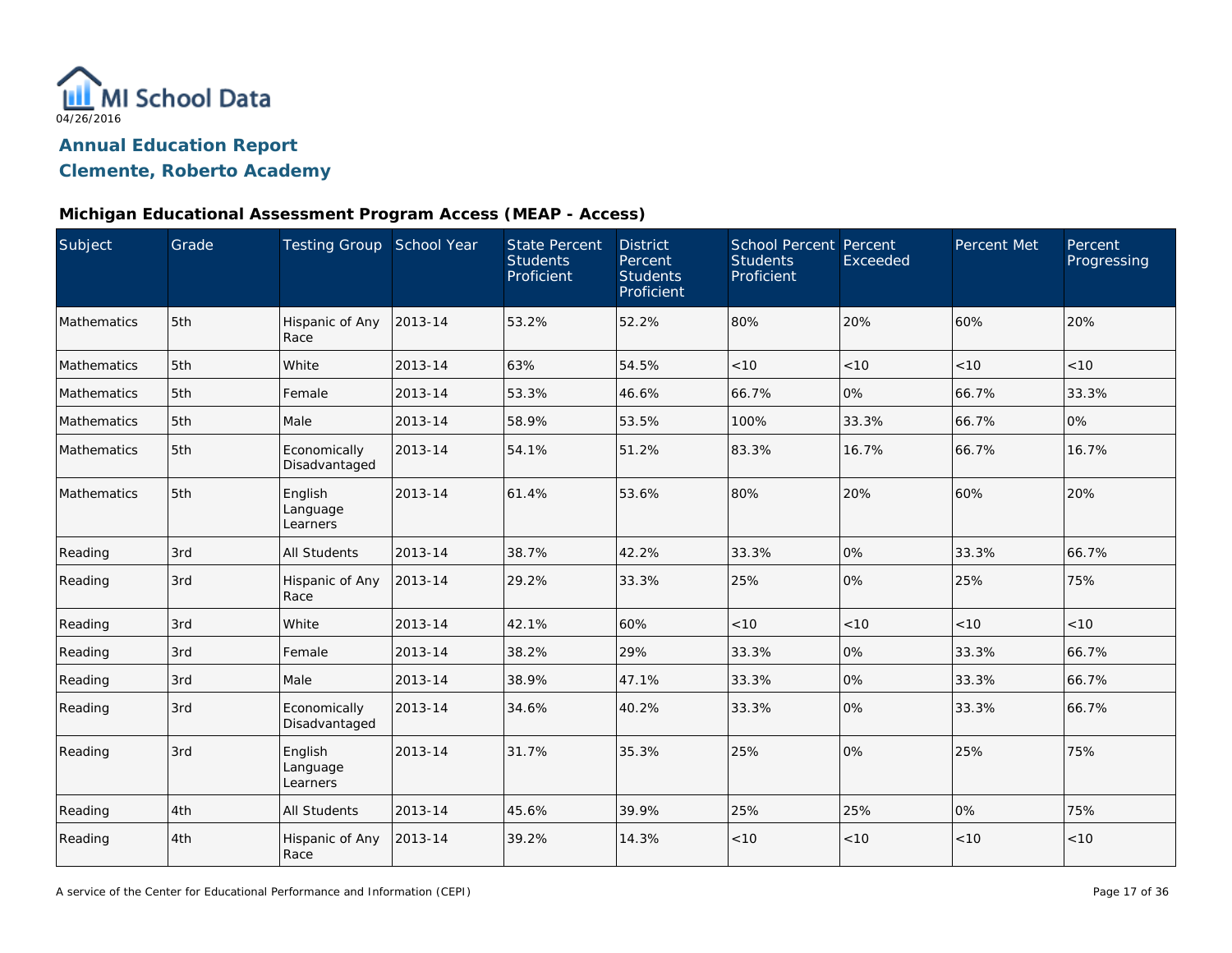

## **Clemente, Roberto Academy**

#### **Michigan Educational Assessment Program Access (MEAP - Access)**

| Subject | Grade | <b>Testing Group</b>            | School Year | <b>State Percent</b><br><b>Students</b><br>Proficient | <b>District</b><br>Percent<br><b>Students</b><br>Proficient | <b>School Percent Percent</b><br><b>Students</b><br>Proficient | Exceeded | Percent Met | Percent<br>Progressing |
|---------|-------|---------------------------------|-------------|-------------------------------------------------------|-------------------------------------------------------------|----------------------------------------------------------------|----------|-------------|------------------------|
| Reading | 4th   | White                           | 2013-14     | 50.1%                                                 | 75%                                                         | < 10                                                           | < 10     | < 10        | < 10                   |
| Reading | 4th   | Female                          | 2013-14     | 46.2%                                                 | 42.3%                                                       | < 10                                                           | < 10     | < 10        | < 10                   |
| Reading | 4th   | Male                            | 2013-14     | 45.4%                                                 | 38.7%                                                       | 33.3%                                                          | 33.3%    | 0%          | 66.7%                  |
| Reading | 4th   | Economically<br>Disadvantaged   | 2013-14     | 41.3%                                                 | 40%                                                         | 25%                                                            | 25%      | 0%          | 75%                    |
| Reading | 4th   | English<br>Language<br>Learners | 2013-14     | 32.4%                                                 | 26.1%                                                       | < 10                                                           | < 10     | < 10        | < 10                   |
| Reading | 5th   | <b>All Students</b>             | 2013-14     | 59.8%                                                 | 47.6%                                                       | 16.7%                                                          | 0%       | 16.7%       | 83.3%                  |
| Reading | 5th   | Hispanic of Any<br>Race         | 2013-14     | 53.4%                                                 | 40.9%                                                       | 20%                                                            | 0%       | 20%         | 80%                    |
| Reading | 5th   | White                           | 2013-14     | 65%                                                   | 50%                                                         | < 10                                                           | < 10     | < 10        | < 10                   |
| Reading | 5th   | Female                          | 2013-14     | 65.6%                                                 | 55.9%                                                       | 33.3%                                                          | 0%       | 33.3%       | 66.7%                  |
| Reading | 5th   | Male                            | 2013-14     | 56.7%                                                 | 43.7%                                                       | 0%                                                             | 0%       | 0%          | 100%                   |
| Reading | 5th   | Economically<br>Disadvantaged   | 2013-14     | 56.9%                                                 | 48.8%                                                       | 16.7%                                                          | 0%       | 16.7%       | 83.3%                  |
| Reading | 5th   | English<br>Language<br>Learners | 2013-14     | 56.7%                                                 | 46.2%                                                       | 20%                                                            | 0%       | 20%         | 80%                    |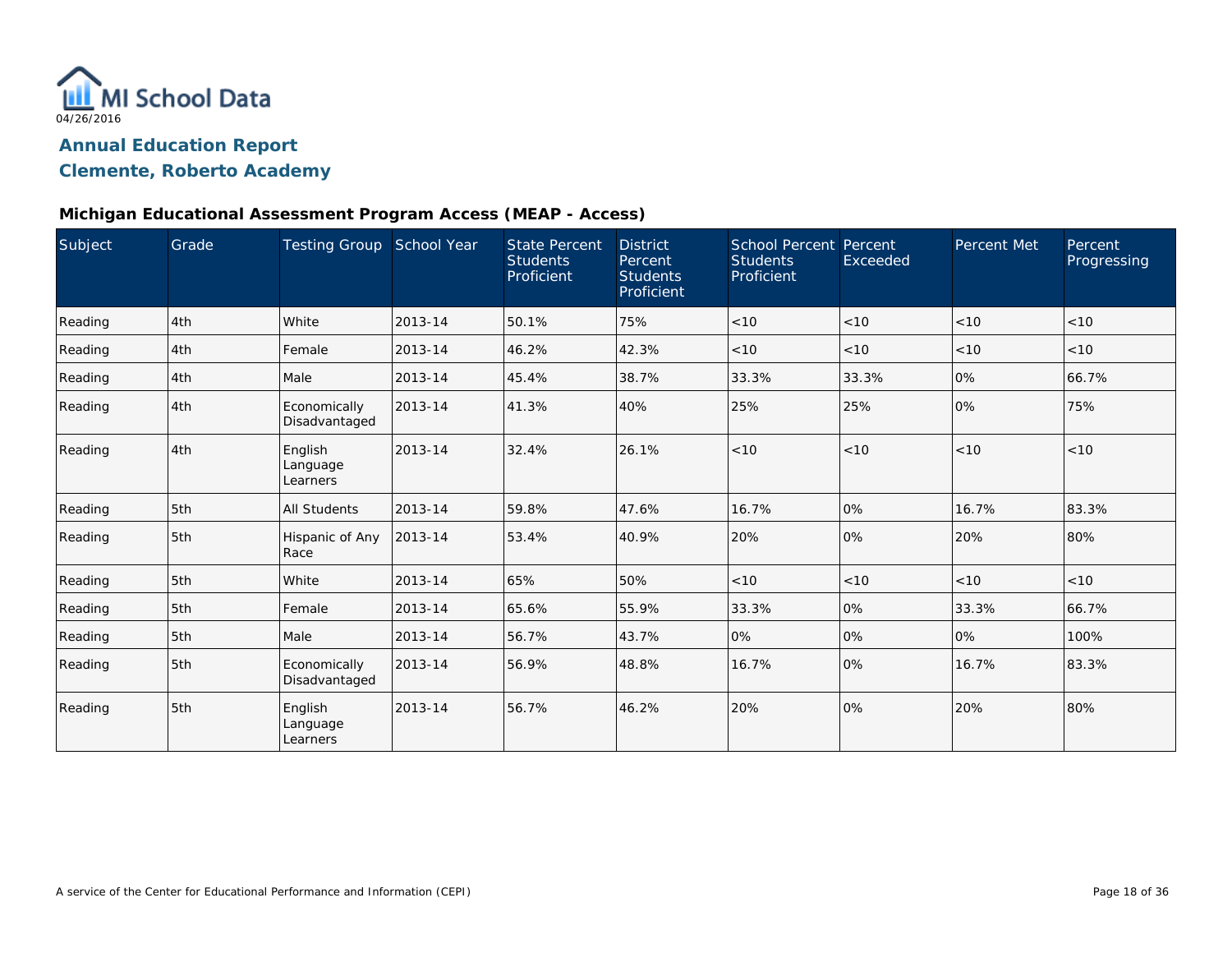

**Clemente, Roberto Academy**

#### **MI-Access Functional Independence**

| Subject<br>Testing Group School Year<br>School Percent Percent<br>State Percent<br><b>District</b><br>Grade <sup>1</sup><br>Percent<br>Attained<br><b>Students</b><br><b>Students</b><br>Surpassed<br>Percent<br>Proficient<br>Proficient<br><b>Students</b><br>Proficient |  |  |  |  |  |  |  | Percent<br><b>Emerging</b> |  |
|----------------------------------------------------------------------------------------------------------------------------------------------------------------------------------------------------------------------------------------------------------------------------|--|--|--|--|--|--|--|----------------------------|--|
|----------------------------------------------------------------------------------------------------------------------------------------------------------------------------------------------------------------------------------------------------------------------------|--|--|--|--|--|--|--|----------------------------|--|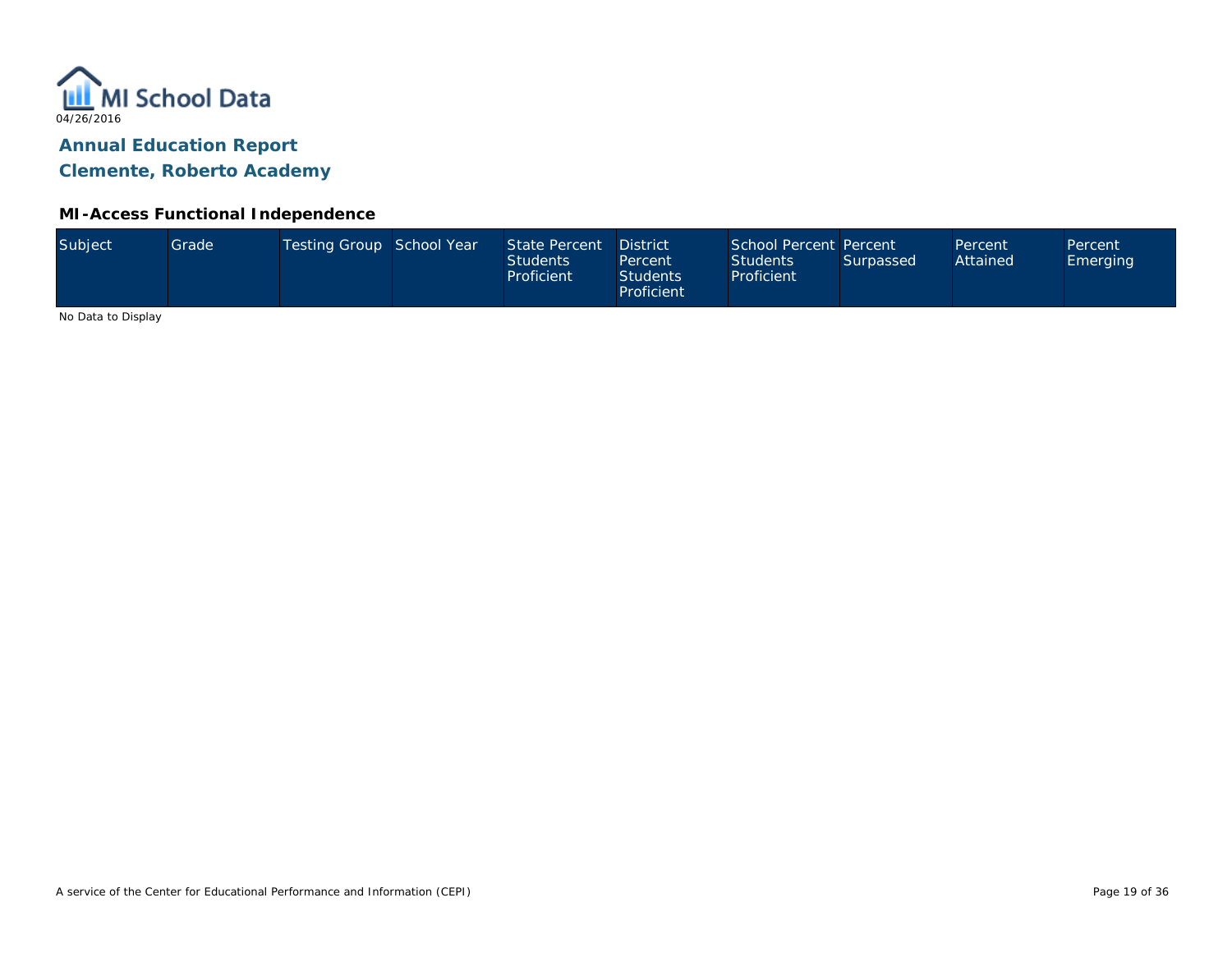

**Clemente, Roberto Academy**

#### **MI-Access Supported Independence**

| Subject<br>Testing Group School Year<br>School Percent Percent<br>State Percent<br>Grade<br><b>District</b><br>Percent<br>Attained<br><b>Students</b><br><b>Students</b><br>Surpassed<br>Percent<br>Proficient<br>Proficient<br><b>Students</b><br>Proficient | Percent<br>Emerging |  |
|---------------------------------------------------------------------------------------------------------------------------------------------------------------------------------------------------------------------------------------------------------------|---------------------|--|
|---------------------------------------------------------------------------------------------------------------------------------------------------------------------------------------------------------------------------------------------------------------|---------------------|--|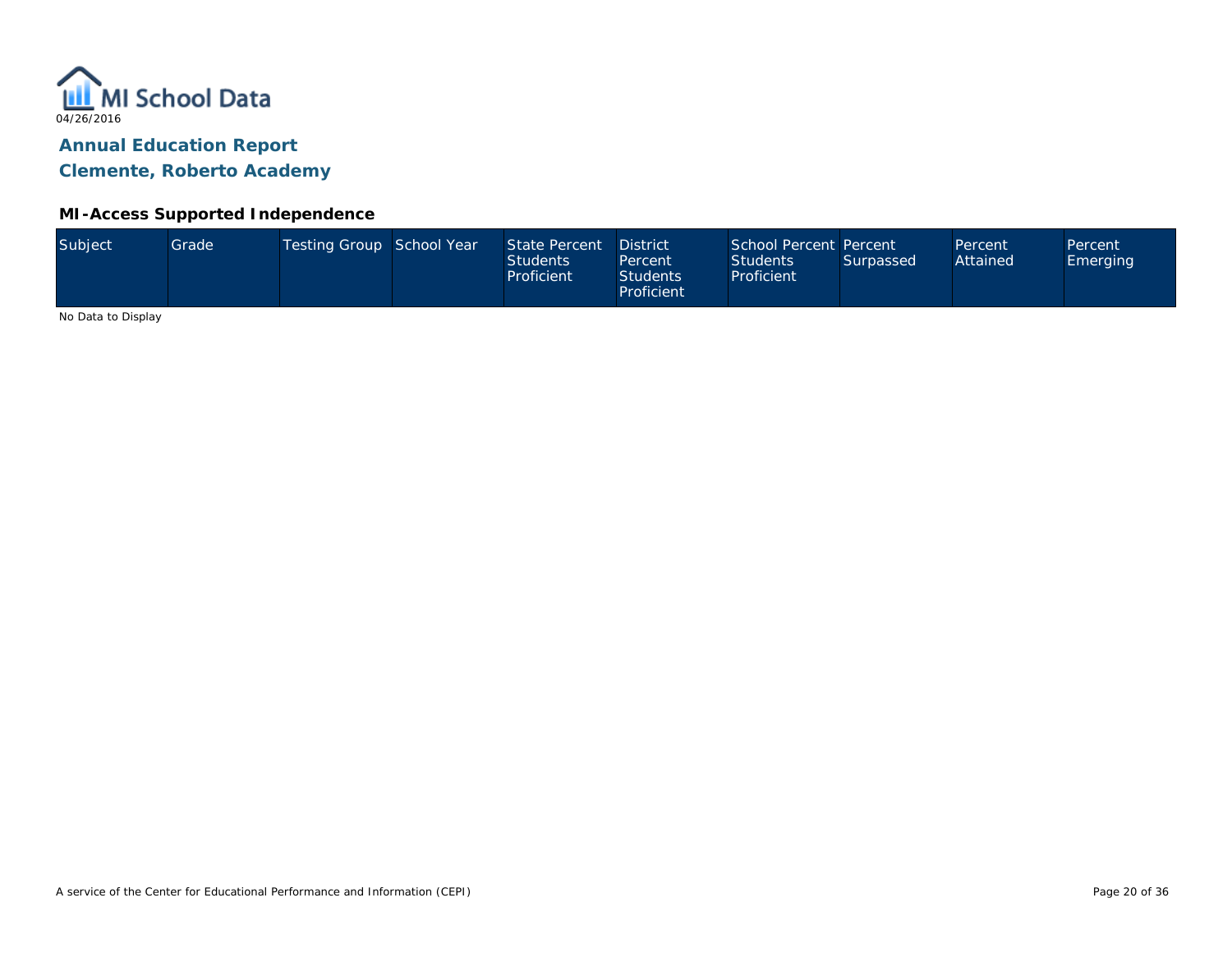

#### **MI-Access Participation**

| Subject<br>Testing Group School Year<br>State Percent<br>Grade <sup>1</sup><br>Attained<br><b>Students</b><br><b>Students</b><br>Surpassed<br><b>Emerging</b><br>Percent<br>Proficient<br>Proficient<br><b>Students</b><br>Proficient | School Percent Percent<br><b>District</b><br>Percent<br>Percent |
|---------------------------------------------------------------------------------------------------------------------------------------------------------------------------------------------------------------------------------------|-----------------------------------------------------------------|
|---------------------------------------------------------------------------------------------------------------------------------------------------------------------------------------------------------------------------------------|-----------------------------------------------------------------|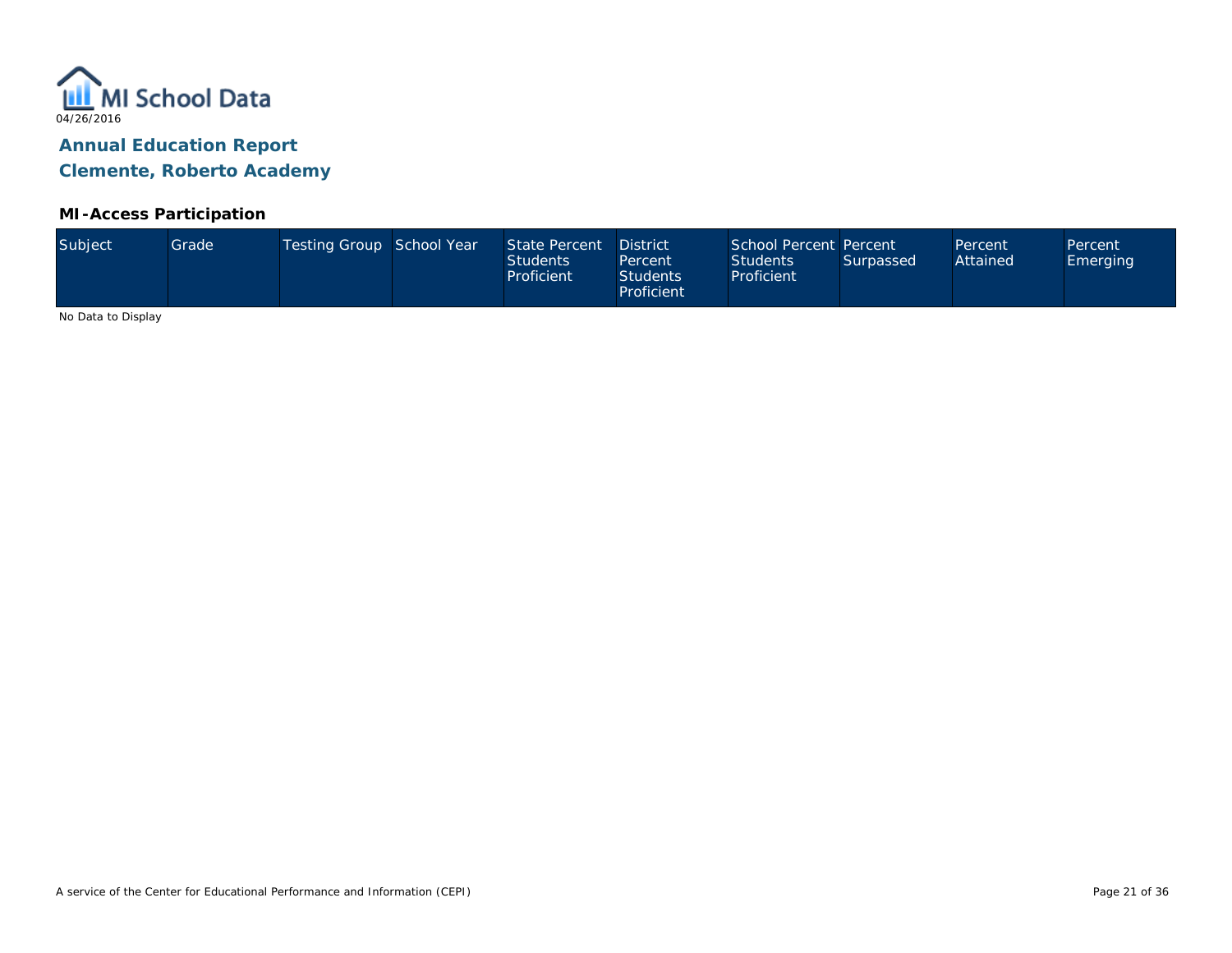

#### **Accountability Details Subject Data**

| Testing<br>Group                                   | Subject               | <b>State Tested</b><br>Total | <b>State Percent</b><br>Proficient | <b>District</b><br><b>Tested Total</b> | <b>District</b><br>Percent<br>Proficient* | <b>School Tested School</b><br>Total | Percent<br>Proficient** |
|----------------------------------------------------|-----------------------|------------------------------|------------------------------------|----------------------------------------|-------------------------------------------|--------------------------------------|-------------------------|
| <b>All Students</b>                                | Mathematics           | 98.1%                        | 36.5%                              | 94.6%                                  | N/A                                       | 98.8%                                | N/A                     |
| <b>All Students</b>                                | <b>ELA</b>            | 98.1%                        | 48.5%                              | 94.1%                                  | N/A                                       | 98.8%                                | N/A                     |
| All Students                                       | Science               | 97.5%                        | 22.2%                              | 93.1%                                  | N/A                                       | 100%                                 | N/A                     |
| <b>All Students</b>                                | Social Studies        | 97.4%                        | 31.8%                              | 90.4%                                  | N/A                                       | 95.7%                                | N/A                     |
| American<br>Indian                                 | <b>Mathematics</b>    | 98.2%                        | 27.8%                              | 94.4%                                  | N/A                                       | N/A                                  | N/A                     |
| American<br>Indian                                 | <b>ELA</b>            | 98%                          | 41.5%                              | 96.3%                                  | N/A                                       | N/A                                  | N/A                     |
| American<br>Indian                                 | Science               | 97.8%                        | 17.7%                              | <30                                    | N/A                                       | N/A                                  | N/A                     |
| American<br>Indian                                 | Social Studies        | 97.2%                        | 25.2%                              | <30                                    | N/A                                       | N/A                                  | N/A                     |
| African<br>American                                | Mathematics           | 96.5%                        | 13.5%                              | 94.2%                                  | N/A                                       | <30                                  | N/A                     |
| African<br>American                                | <b>ELA</b>            | 96.5%                        | 24.5%                              | 93.6%                                  | N/A                                       | <30                                  | N/A                     |
| African<br>American                                | Science               | 95.4%                        | 6.1%                               | 92.7%                                  | N/A                                       | <30                                  | N/A                     |
| African<br>American                                | Social Studies        | 95.2%                        | 11%                                | 89.7%                                  | N/A                                       | $<30$                                | N/A                     |
| Asian                                              | Mathematics           | 99.1%                        | 66.3%                              | 96.6%                                  | N/A                                       | N/A                                  | N/A                     |
| Asian                                              | <b>ELA</b>            | 98.7%                        | 70.2%                              | 95.5%                                  | N/A                                       | N/A                                  | N/A                     |
| Asian                                              | Science               | 99%                          | 38%                                | 97.4%                                  | N/A                                       | N/A                                  | N/A                     |
| Asian                                              | <b>Social Studies</b> | 98.8%                        | 49.6%                              | 96.5%                                  | N/A                                       | N/A                                  | N/A                     |
| Hispanic of Any<br>Race                            | Mathematics           | 98.3%                        | 23.7%                              | 97.1%                                  | N/A                                       | 99.3%                                | N/A                     |
| Hispanic of Any ELA<br>Race                        |                       | 98.3%                        | 36.1%                              | 97%                                    | N/A                                       | 99.3%                                | N/A                     |
| Hispanic of Any<br>Race                            | Science               | 97.9%                        | 11.7%                              | 95%                                    | N/A                                       | 100%                                 | N/A                     |
| Hispanic of Any<br>Race                            | Social Studies        | 97.5%                        | 20.2%                              | 94%                                    | N/A                                       | 95.1%                                | N/A                     |
| Native<br>Hawaiian or<br>Other Pacific<br>Islander | Mathematics           | 99.8%                        | 40.8%                              | $<30$                                  | N/A                                       | N/A                                  | N/A                     |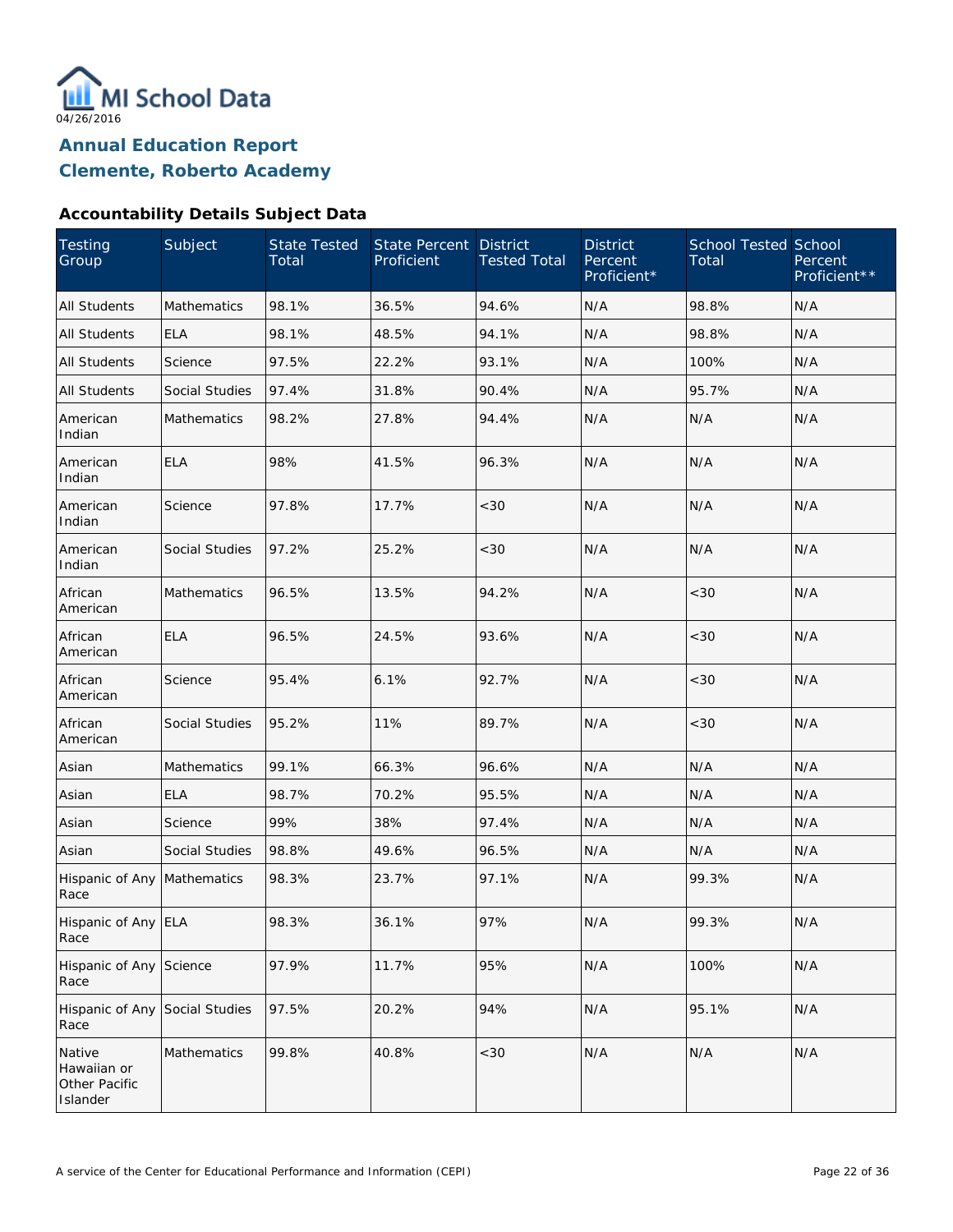

**Clemente, Roberto Academy**

### **Accountability Details Subject Data**

| <b>Testing</b><br>Group                                   | Subject            | <b>State Tested</b><br>Total | State Percent<br>Proficient | <b>District</b><br><b>Tested Total</b> | <b>District</b><br>Percent<br>Proficient* | <b>School Tested School</b><br>Total | Percent<br>Proficient** |
|-----------------------------------------------------------|--------------------|------------------------------|-----------------------------|----------------------------------------|-------------------------------------------|--------------------------------------|-------------------------|
| Native<br>Hawaiian or<br><b>Other Pacific</b><br>Islander | <b>ELA</b>         | 99.3%                        | 53.3%                       | < 30                                   | N/A                                       | N/A                                  | N/A                     |
| Native<br>Hawaiian or<br>Other Pacific<br>Islander        | Science            | 99.6%                        | 21.9%                       | < 30                                   | N/A                                       | N/A                                  | N/A                     |
| Native<br>Hawaiian or<br>Other Pacific<br>Islander        | Social Studies     | 99.3%                        | 33%                         | < 30                                   | N/A                                       | N/A                                  | N/A                     |
| Two or More<br>Races                                      | Mathematics        | 98.5%                        | 33.6%                       | 96%                                    | N/A                                       | <30                                  | N/A                     |
| Two or More<br>Races                                      | <b>ELA</b>         | 98.5%                        | 46.9%                       | 98%                                    | N/A                                       | < 30                                 | N/A                     |
| Two or More<br>Races                                      | Science            | 98.5%                        | 20.1%                       | $<30$                                  | N/A                                       | N/A                                  | N/A                     |
| Two or More<br>Races                                      | Social Studies     | 98.1%                        | 28.3%                       | $<30$                                  | N/A                                       | <30                                  | N/A                     |
| White                                                     | <b>Mathematics</b> | 98.5%                        | 42.5%                       | 93.4%                                  | N/A                                       | < 30                                 | N/A                     |
| White                                                     | <b>ELA</b>         | 98.5%                        | 55%                         | 92.8%                                  | N/A                                       | <30                                  | N/A                     |
| White                                                     | Science            | 98.1%                        | 26.6%                       | 92.6%                                  | N/A                                       | <30                                  | N/A                     |
| White                                                     | Social Studies     | 98%                          | 37.3%                       | 88.2%                                  | N/A                                       | < 30                                 | N/A                     |
| Economically<br>Disadvantaged                             | <b>Mathematics</b> | 97.6%                        | 22.5%                       | 94.3%                                  | N/A                                       | 98.7%                                | N/A                     |
| Economically<br>Disadvantaged                             | <b>ELA</b>         | 97.6%                        | 33.7%                       | 93.8%                                  | N/A                                       | 98.7%                                | N/A                     |
| Economically<br>Disadvantaged                             | Science            | 96.8%                        | 11.7%                       | 92.7%                                  | N/A                                       | 100%                                 | N/A                     |
| Economically<br>Disadvantaged                             | Social Studies     | 96.5%                        | 17.8%                       | 89.9%                                  | N/A                                       | 95.6%                                | N/A                     |
| English<br>Language<br>Learners                           | Mathematics        | 98.6%                        | 20.3%                       | 97.2%                                  | N/A                                       | 99.6%                                | N/A                     |
| English<br>Language<br>Learners                           | <b>ELA</b>         | 98.2%                        | 24%                         | 97.1%                                  | N/A                                       | 99.6%                                | N/A                     |
| English<br>Language<br>Learners                           | Science            | 98.2%                        | 3.9%                        | 95.4%                                  | N/A                                       | 100%                                 | N/A                     |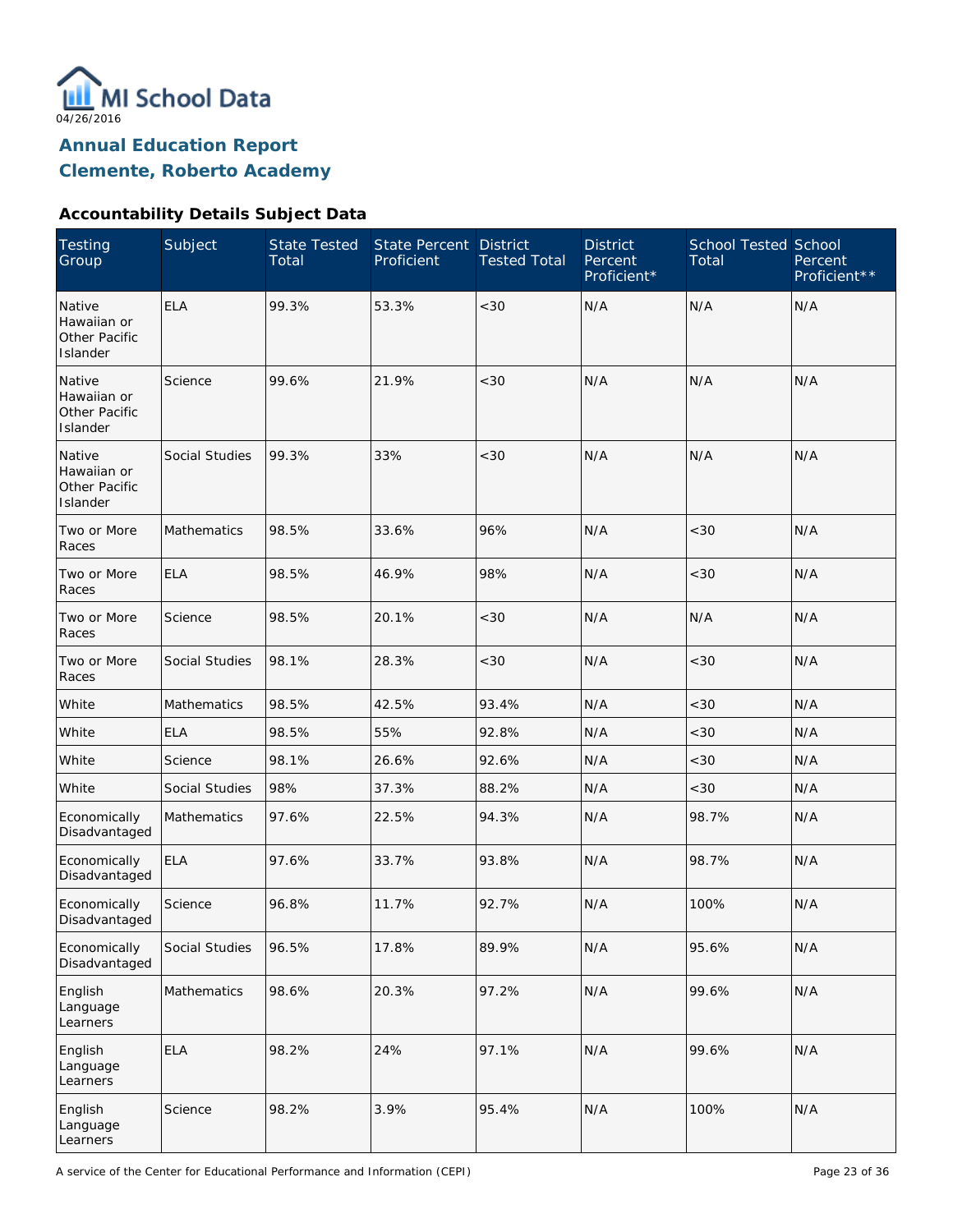

#### **Accountability Details Subject Data**

| Testing<br>Group                     | Subject            | <b>State Tested</b><br>Total | State Percent District<br>Proficient | <b>Tested Total</b> | <b>District</b><br>Percent.<br>Proficient* | School Tested School<br>Total | Percent<br>Proficient** |
|--------------------------------------|--------------------|------------------------------|--------------------------------------|---------------------|--------------------------------------------|-------------------------------|-------------------------|
| English<br>Language<br>Learners      | Social Studies     | 97.9%                        | 8.1%                                 | 94.3%               | N/A                                        | 95.7%                         | N/A                     |
| Students With<br>Disabilities        | <b>Mathematics</b> | 97.2%                        | 21.8%                                | 92%                 | N/A                                        | 100%                          | N/A                     |
| Students With<br>Disabilities        | <b>ELA</b>         | 96.6%                        | 24.7%                                | 89.2%               | N/A                                        | 100%                          | N/A                     |
| Students With<br>Disabilities        | Science            | 96.5%                        | 15.4%                                | 90.8%               | N/A                                        | <30                           | IN/A                    |
| <b>Students With</b><br>Disabilities | Social Studies     | 95%                          | 13.9%                                | 80.9%               | N/A                                        | <30                           | N/A                     |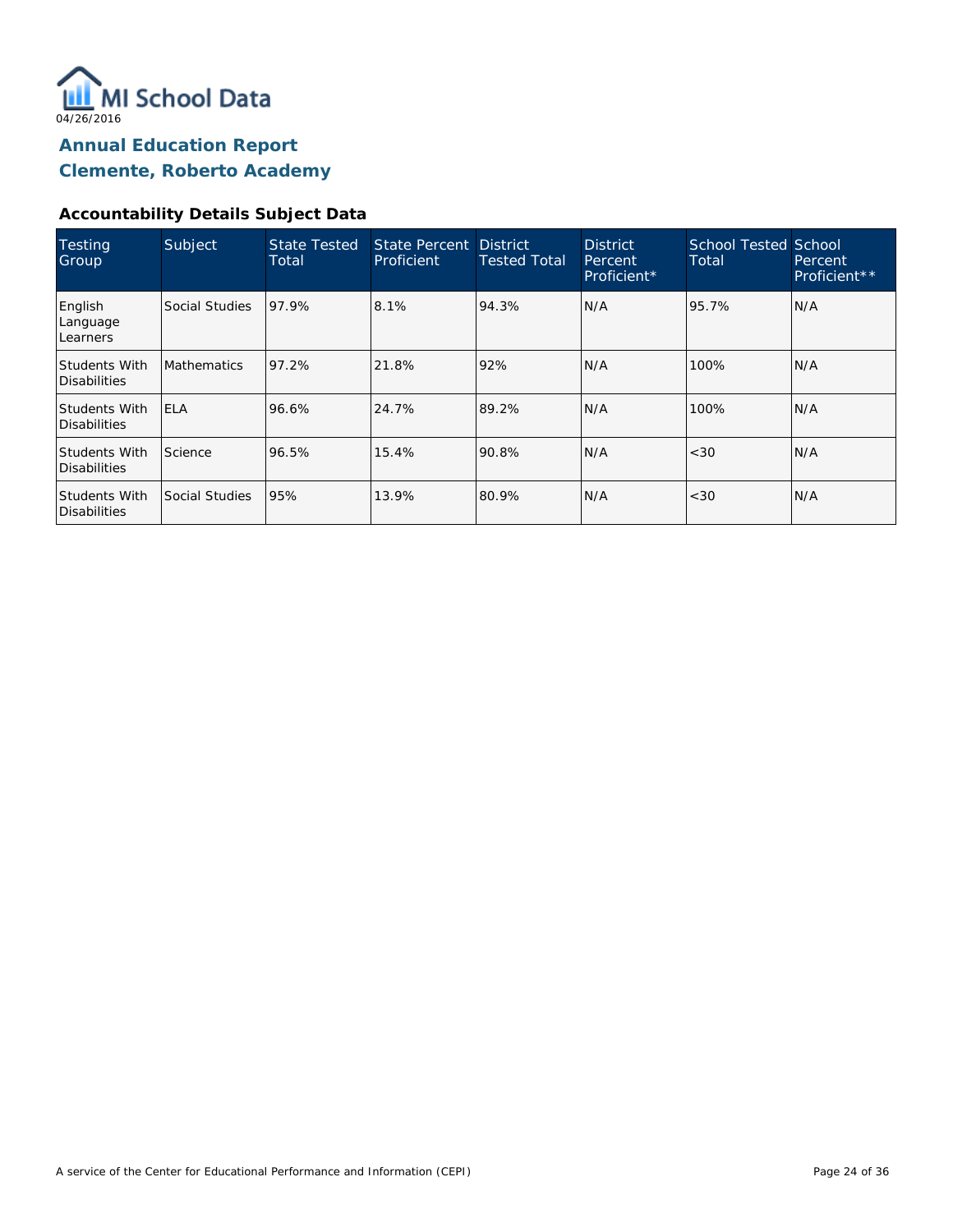

### **Accountability Details Graduation Data**

| Student Group                                      | Statewide | <b>District</b> | School |
|----------------------------------------------------|-----------|-----------------|--------|
| All Students                                       | 78.6%     | 70.3%           | N/A    |
| American Indian                                    | 64.8%     | N/A             | N/A    |
| African American                                   | 64.5%     | 70.3%           | N/A    |
| Asian                                              | 89.1%     | 80.6%           | N/A    |
| Hispanic of Any Race                               | 68.8%     | 73.7%           | N/A    |
| Native Hawaiian or Other Pacific 78.9%<br>Islander |           | N/A             | N/A    |
| Two or More Races                                  | 74.2%     | N/A             | N/A    |
| White                                              | 82.9%     | 52.5%           | N/A    |
| Female                                             | 82.9%     | N/A             | N/A    |
| Male                                               | 74.4%     | N/A             | N/A    |
| Economically Disadvantaged                         | 65.6%     | 70.4%           | N/A    |
| English Language Learners                          | 68.2%     | 77.1%           | N/A    |
| <b>Students With Disabilities</b>                  | 55.1%     | 47.8%           | N/A    |
| Bottom 30%                                         | N/A       | N/A             | N/A    |

*\* All data based on students enrolled for a full academic year.*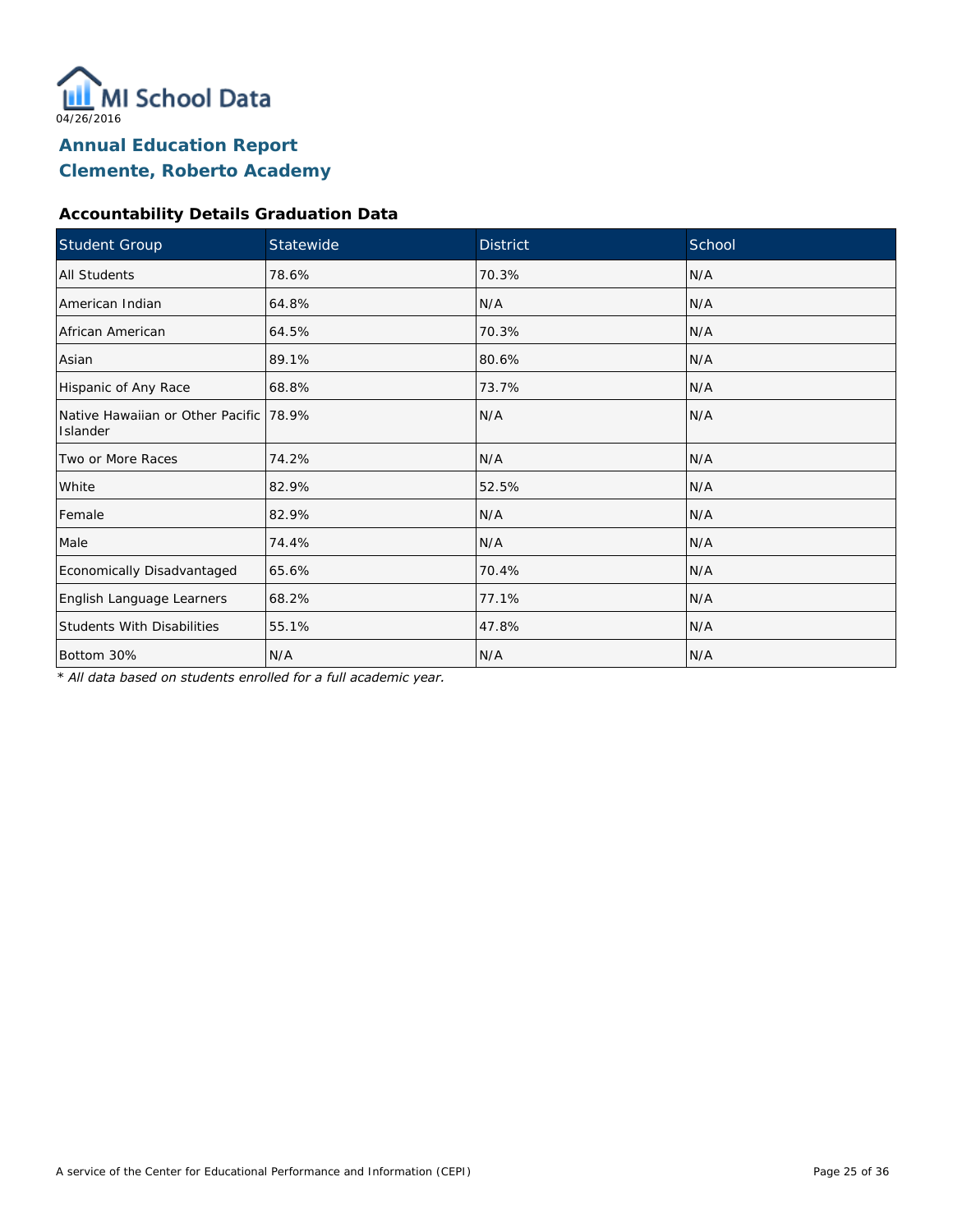

# **Clemente, Roberto Academy**

### **Accountability Details Attendance Data**

| <b>Student Group</b> | Statewide | <b>District</b> | School <sup>'</sup> |
|----------------------|-----------|-----------------|---------------------|
| All Students         | 94.7%     | 86.1%           | 192.8%              |

*\* All data based on students enrolled for a full academic year.*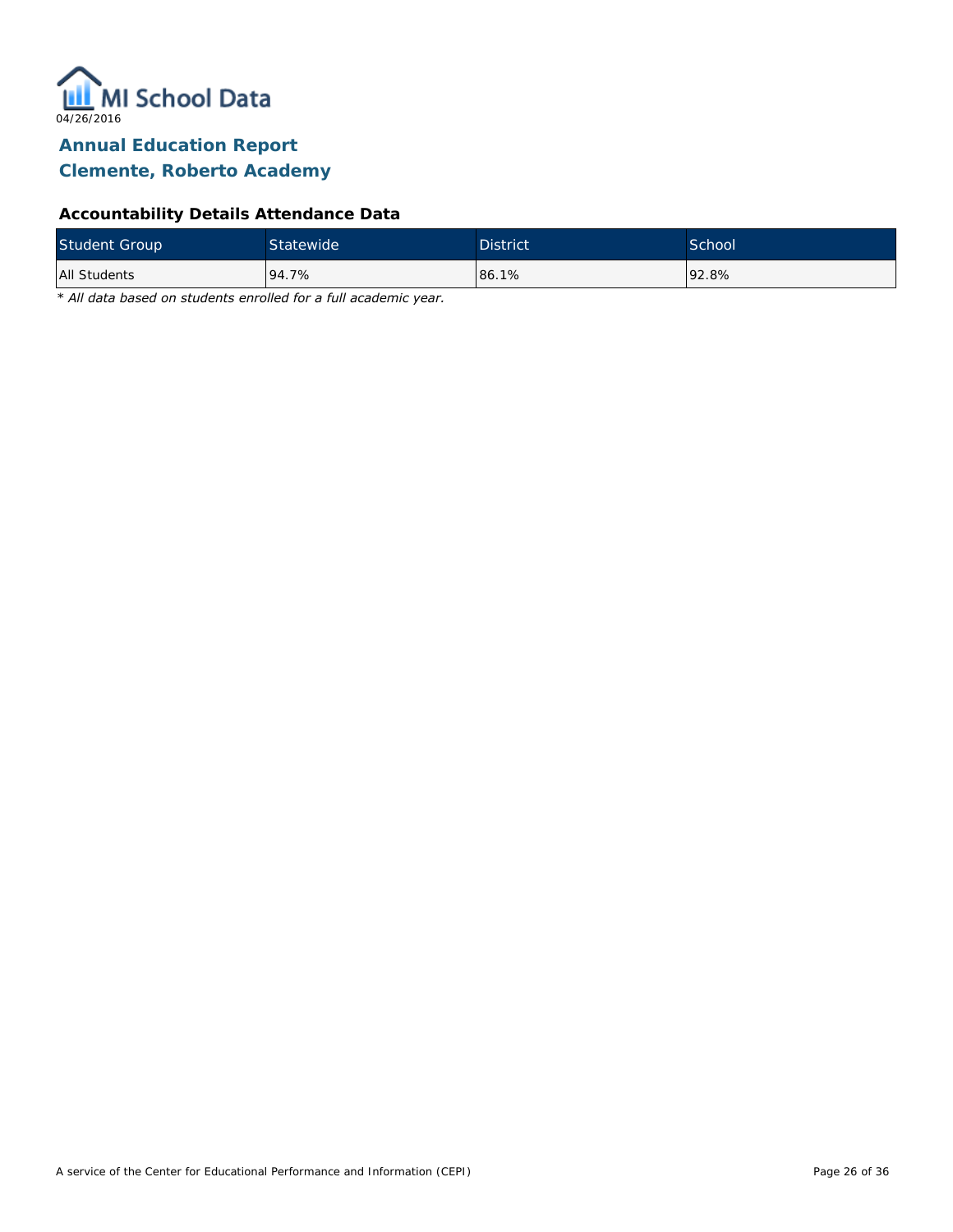

#### **Accountability Status District Data**

| <b>District</b><br><b>Name</b> | Reading<br><b>Status</b> | Reading<br>Score | Writina<br><b>Status</b> | Writina<br>Score | Math<br><b>Status</b> | Math Score Science | <b>Status</b> | Science<br>Score | Social <sup>1</sup><br><b>Studies</b><br><b>Status</b> | <b>Social</b><br><b>Studies</b><br>Score | Overall <sup>1</sup><br><b>Status</b> | <b>Overall</b><br>Score <sup>®</sup> |
|--------------------------------|--------------------------|------------------|--------------------------|------------------|-----------------------|--------------------|---------------|------------------|--------------------------------------------------------|------------------------------------------|---------------------------------------|--------------------------------------|
|--------------------------------|--------------------------|------------------|--------------------------|------------------|-----------------------|--------------------|---------------|------------------|--------------------------------------------------------|------------------------------------------|---------------------------------------|--------------------------------------|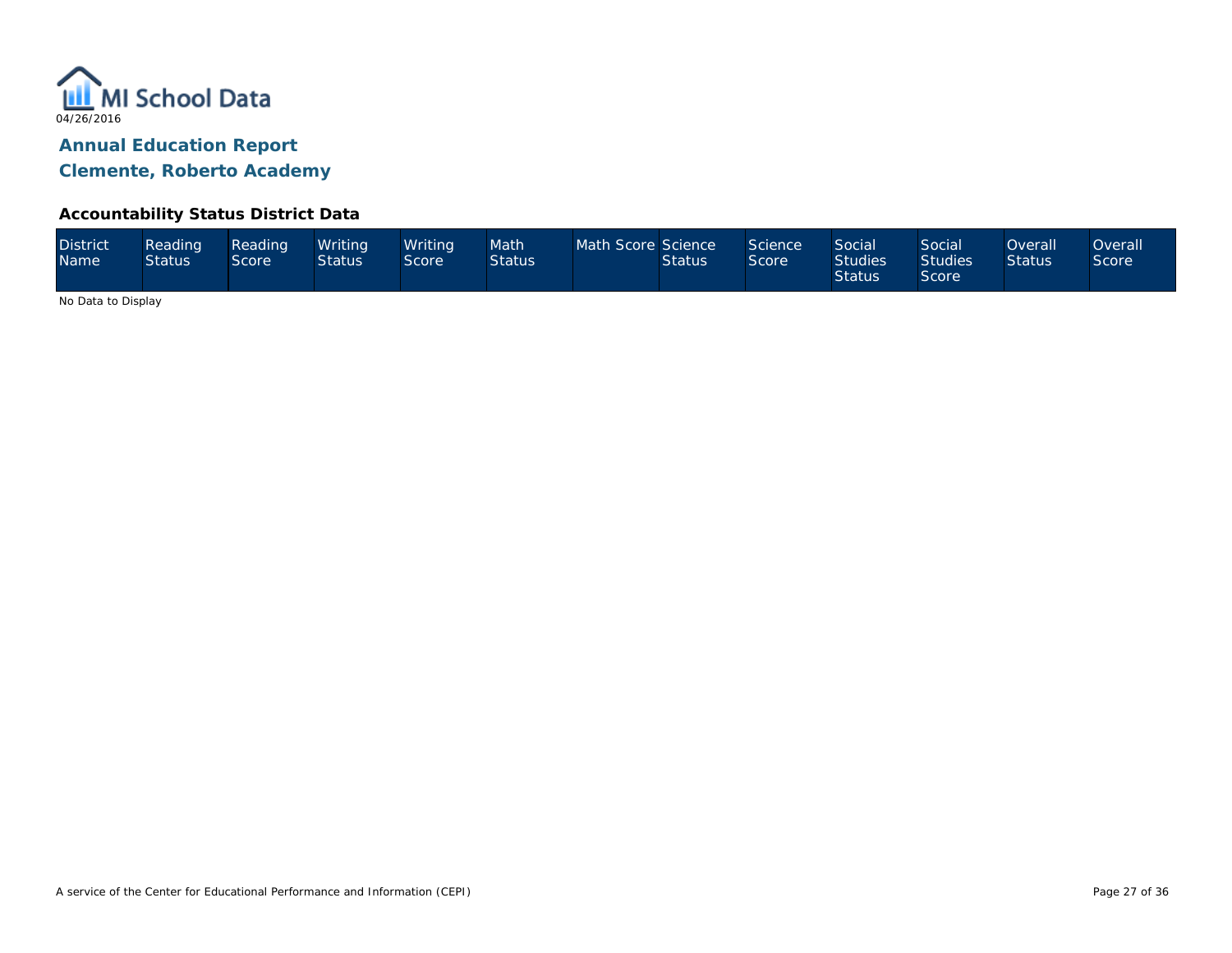

#### **Accountability Status School Data**

| <b>District</b><br>Name <sup>1</sup> | School<br>Name | Status | Status Score |  | Title 1 Reading Reading Writing Writing<br><b>Status</b> | Score | Math<br><b>Status</b> | Math <sup>1</sup><br>Score | Science Science Social<br><b>Status</b> | Score | <b>Status</b> | Social<br>Studies Studies Status<br>Score | Overall | <b>Overall</b><br>Score |
|--------------------------------------|----------------|--------|--------------|--|----------------------------------------------------------|-------|-----------------------|----------------------------|-----------------------------------------|-------|---------------|-------------------------------------------|---------|-------------------------|
|--------------------------------------|----------------|--------|--------------|--|----------------------------------------------------------|-------|-----------------------|----------------------------|-----------------------------------------|-------|---------------|-------------------------------------------|---------|-------------------------|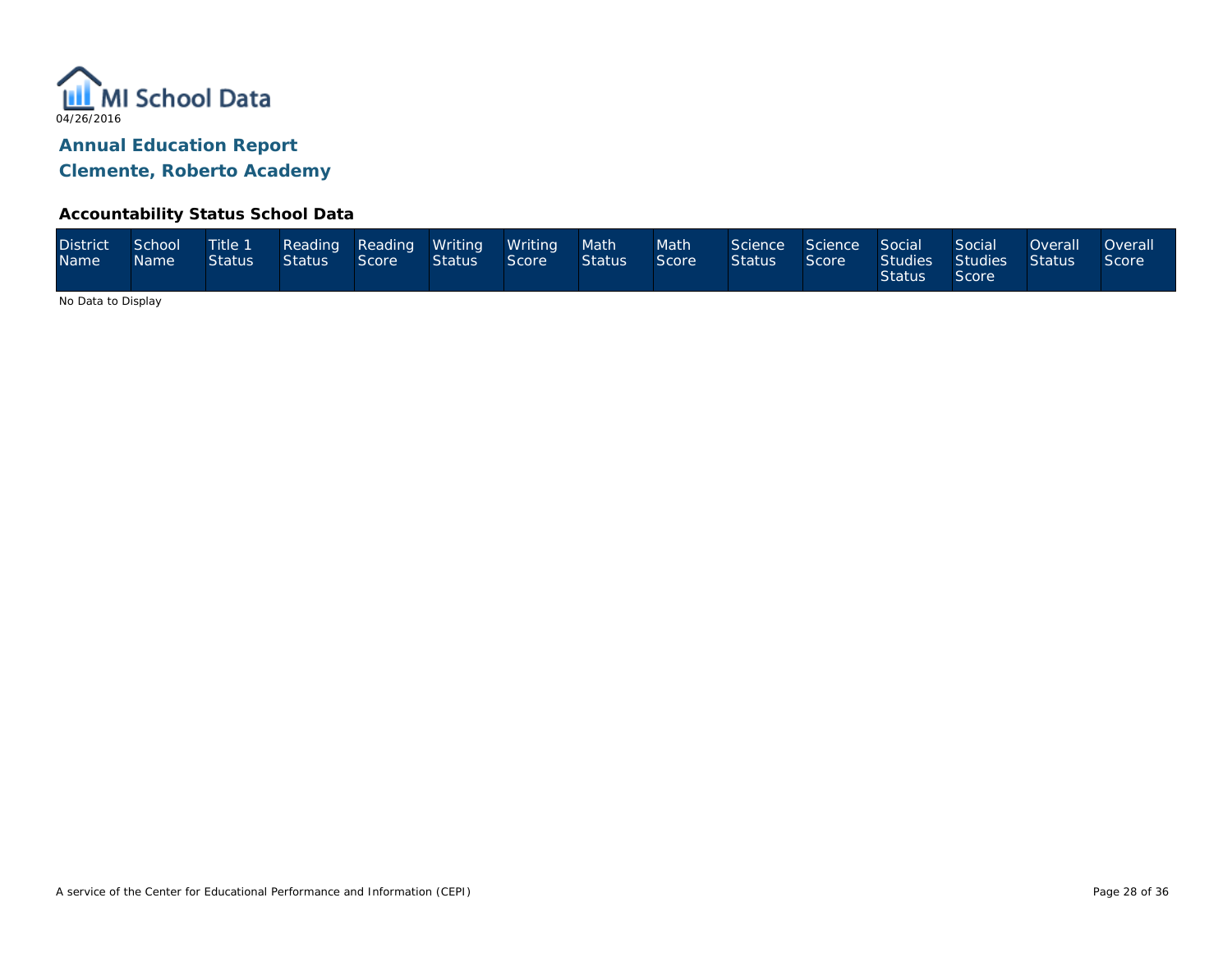

### **Clemente, Roberto Academy**

#### **Teacher Quality - Qualification**

|                                                                                                              | Other | B.A. | M.A. | P.H.D. |
|--------------------------------------------------------------------------------------------------------------|-------|------|------|--------|
| Professional<br>Qualifications of All Public<br>Elementary and<br>Secondary School<br>Teachers in the School |       | с    | 34   |        |

*Professional Qualifications are defined by the State and may include information such as the degrees of public school teachers (e.g., percentage of teachers with Bachelors Degrees or Masters Degrees) or the percentage of fully certified teachers*

#### **Teacher Quality - Class**

|                                                                                                                                   | School Aggregate | <b>High-Poverty Schools</b> | Low-Poverty Schools |
|-----------------------------------------------------------------------------------------------------------------------------------|------------------|-----------------------------|---------------------|
| Percentage of Core Academic<br>Subject Elementary and<br>Secondary School Classes not<br>Taught by Highly Qualified<br>l Teachers | $0.0\%$          | $0.0\%$                     | $0.0\%$             |

#### **Teacher Quality - Provisional**

|                                                                                                                  | Certification Percent |
|------------------------------------------------------------------------------------------------------------------|-----------------------|
| Percentage of Public Elementary and Secondary School Teachers   0%<br>in the School with Emergency Certification |                       |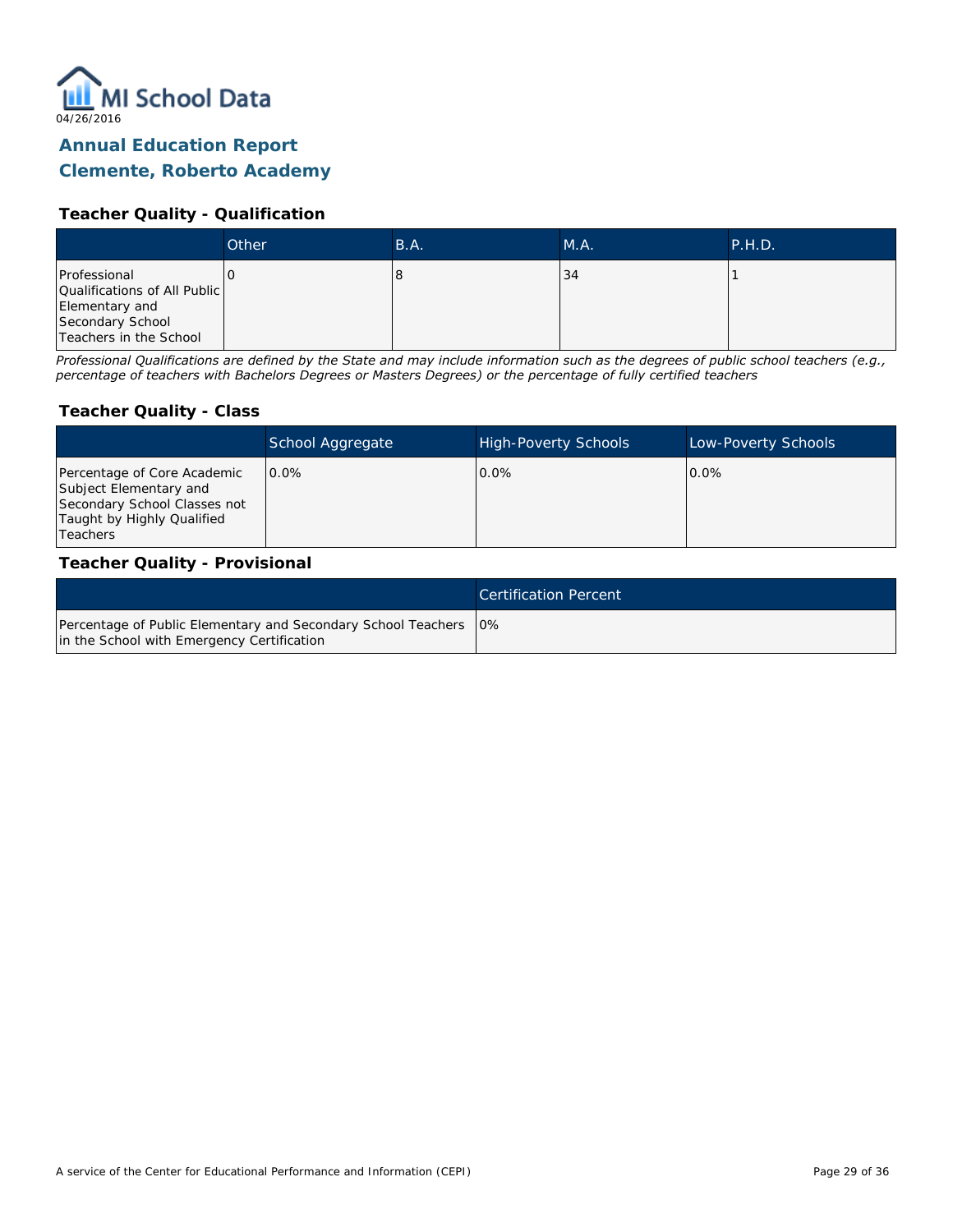

#### **NAEP Grade 4 Math**

|                                                                                                                                                                 | Percent of<br><b>Students</b> | Percent below<br><b>Basic</b> | <b>Percent Basic</b>                                           | Percent Proficient                                             | Percent Advanced                        |
|-----------------------------------------------------------------------------------------------------------------------------------------------------------------|-------------------------------|-------------------------------|----------------------------------------------------------------|----------------------------------------------------------------|-----------------------------------------|
| <b>All Students</b>                                                                                                                                             | 100                           | 23                            | 77                                                             | 34                                                             | 5                                       |
| Male<br>Female                                                                                                                                                  | 51<br>49                      | 22<br>23                      | 78<br>77                                                       | 36<br>32                                                       | 6<br>$\overline{4}$                     |
| National Lunch<br>Program Eligibility<br>Eligible<br>Not Eligible<br>Info not available                                                                         | 47<br>53<br>#                 | 36<br>10<br>$\ddagger$        | 64<br>90<br>$\ddagger$                                         | 17<br>49<br>$\ddagger$                                         | 9<br>$\ddagger$                         |
| Race/Ethnicity<br>White<br><b>Black</b><br>Hispanic<br>Asian<br>American<br>Indian/Alaska Native<br>Native<br>Hawaiian/Pacific<br>Islander<br>Two or More Races | 72<br>15<br>6<br>#<br>3       | 15<br>53<br>38<br>11<br>ŧ     | 85<br>47<br>62<br>89<br>$\ddagger$<br>$\ddagger$<br>$\ddagger$ | 39<br>10<br>21<br>58<br>$\ddagger$<br>$\ddagger$<br>$\ddagger$ | 5<br>8#35<br>3<br>19<br>$\ddagger$<br>‡ |
| Student classified as<br>having a disability<br>SD<br>Not SD                                                                                                    | 12<br>88                      | 47<br>19                      | 53<br>81                                                       | 14<br>37                                                       | 5                                       |
| Student is an English<br>Language Learner<br><b>ELL</b><br>Not ELL                                                                                              | 5<br>95                       | 42<br>22                      | 58<br>78                                                       | 16<br>35                                                       | 5                                       |

*‡ Reporting Standards not met. Note: Observed differences are not necessarily statistically significant. Detail may not sum to total because of rounding. SOURCE: U.S. Department of Education. Institute for Education Sciences. National Center for Education Statistics. National Assessment of Educational Progress (NAEP) 2015 Mathematics Achievement.*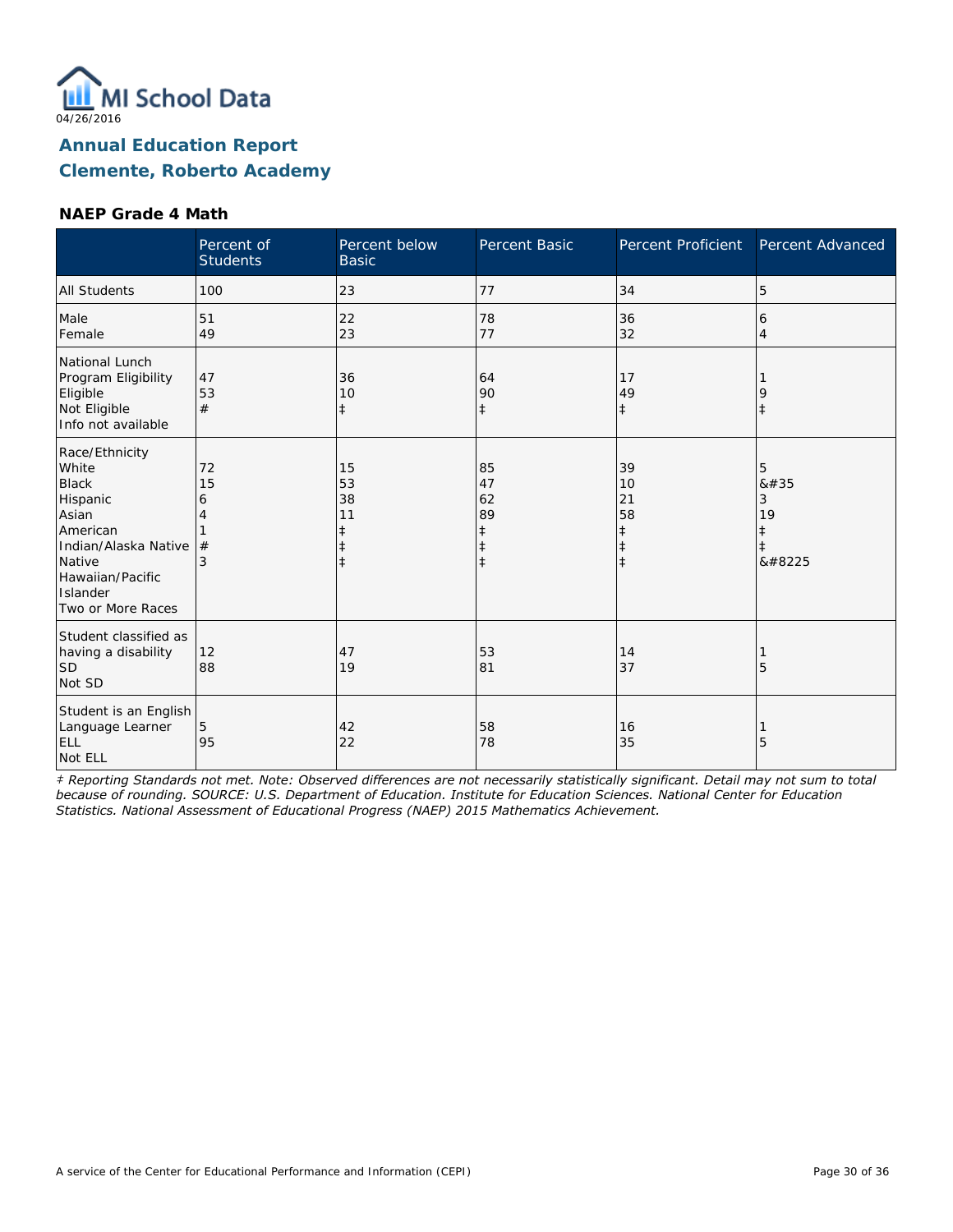

#### **NAEP Grade 8 Math**

|                                                                                                                                                                 | Percent of<br><b>Students</b> | Percent below<br><b>Basic</b>                         | Percent Basic                                | Percent Proficient                                            | Percent Advanced      |
|-----------------------------------------------------------------------------------------------------------------------------------------------------------------|-------------------------------|-------------------------------------------------------|----------------------------------------------|---------------------------------------------------------------|-----------------------|
| <b>All Students</b>                                                                                                                                             | 100                           | 32                                                    | 39                                           | 22                                                            | 7                     |
| Male<br>Female                                                                                                                                                  | 51<br>49                      | 31<br>34                                              | 39<br>39                                     | 23<br>21                                                      | 6                     |
| National Lunch<br>Program Eligibility<br>Eligible<br>Not Eligible<br>Info not available                                                                         | 45<br>55<br>#                 | 48<br>19<br>$\ddagger$                                | 39<br>40<br>$\ddagger$                       | 12<br>30<br>$\ddagger$                                        | 2<br>11<br>$\ddagger$ |
| Race/Ethnicity<br>White<br><b>Black</b><br>Hispanic<br>Asian<br>American<br>Indian/Alaska Native<br>Native<br>Hawaiian/Pacific<br>Islander<br>Two or More Races | 69<br>20<br>#                 | 23<br>66<br>38<br>11<br>$\ddagger$<br>ŧ<br>$\ddagger$ | 43<br>29<br>44<br>18<br>ŧ<br>ŧ<br>$\ddagger$ | 26<br>5<br>15<br>39<br>$\ddagger$<br>$\ddagger$<br>$\ddagger$ | $^{\#}$<br>4<br>32    |
| Student classified as<br>having a disability<br>SD<br>Not SD                                                                                                    | 11<br>89                      | 77<br>27                                              | 19<br>41                                     | 3<br>24                                                       | $\#$                  |
| Student is an English<br>Language Learner<br><b>ELL</b><br>Not ELL                                                                                              | 3<br>97                       | 54<br>32                                              | 33<br>39                                     | 11<br>22                                                      | 2                     |

*‡ Reporting Standards not met. NOTE: Observed differences are not necessarily statistically significant. Detail may not sum to total because of rounding. SOURCE: U.S. Department of Education. Institute for Education Sciences. National Center for Education Statistics. National Assessment of Educational Progress (NAEP) 2015 Mathematics Achievement.*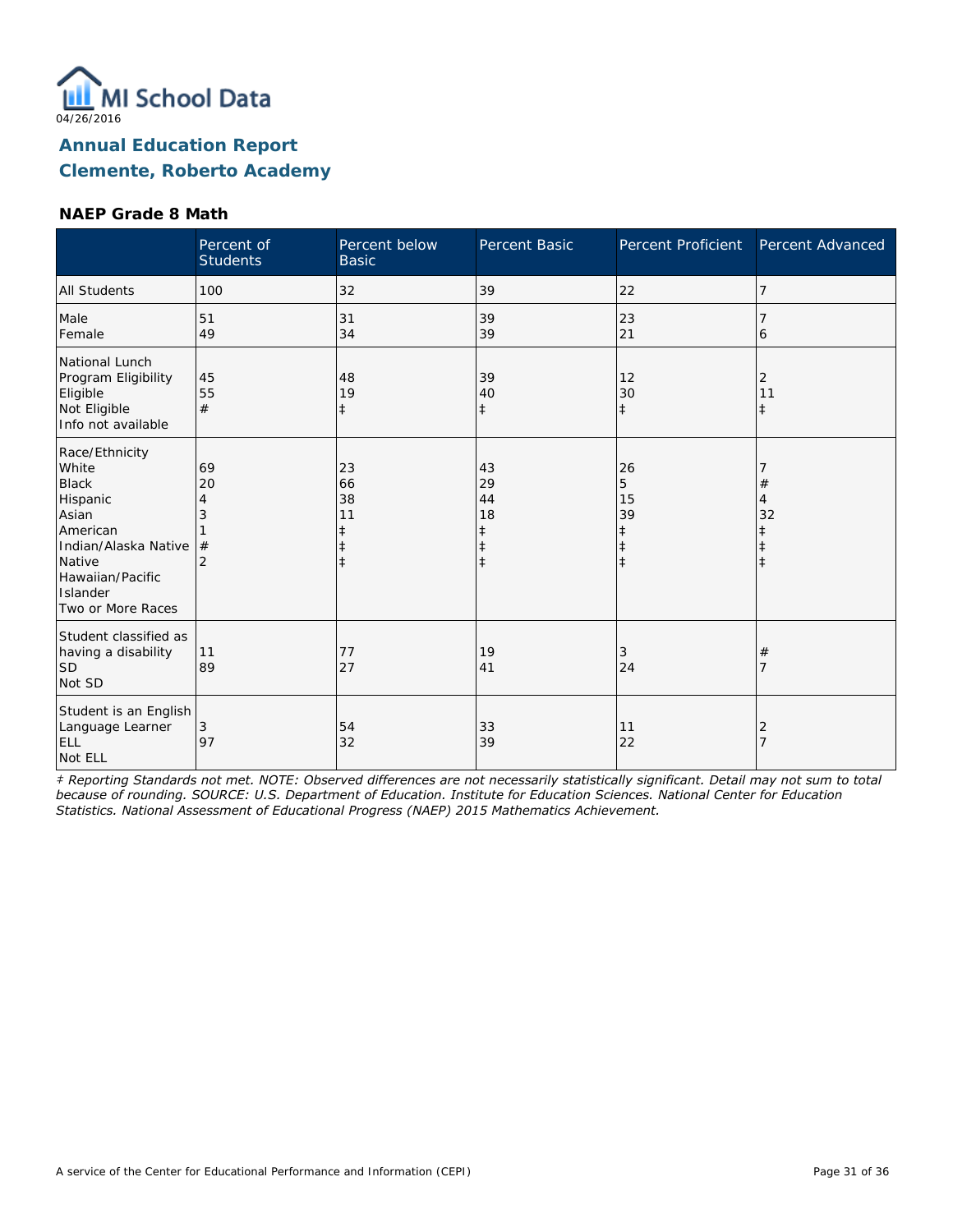

#### **NAEP Grade 12 Math**

|                                                                                                                                                | Percent of<br><b>Students</b>  | Percent below<br><b>Basic</b>       | Percent Basic                             | Percent Proficient                                       | Percent Advanced                    |
|------------------------------------------------------------------------------------------------------------------------------------------------|--------------------------------|-------------------------------------|-------------------------------------------|----------------------------------------------------------|-------------------------------------|
| <b>All Students</b>                                                                                                                            | 100                            | 34                                  | 41                                        | 23                                                       | 2                                   |
| Male<br>Female                                                                                                                                 | 51<br>49                       | 32<br>35                            | 41<br>42                                  | 26<br>22                                                 |                                     |
| National Lunch<br>Program Eligibility<br>Eligible<br>Not Eligible<br>Info not available                                                        | 35<br>64<br>$\Omega$           | 54<br>22<br>$\mathbf{O}$            | 37<br>44<br>0                             | 9<br>32<br>$\mathbf{O}$                                  | 0<br>2<br>l0                        |
| Race/Ethnicity<br>White<br><b>Black</b><br>Hispanic<br>Asian<br>American Indian<br>Native<br>Hawaiian/Pacific<br>Islander<br>Two or More Races | 76<br>14<br>5<br>3<br>$\Omega$ | 26<br>68<br>58<br>26<br>0<br>0<br>O | 42<br>27<br>33<br>32<br>0<br>0<br>$\circ$ | 30<br>5<br>9<br>35<br>$\mathcal{O}$<br>0<br>$\mathbf{O}$ | 2<br>$\Omega$<br>Ω<br>Ω<br>$\Omega$ |
| Student classified as<br>having a disability<br><b>SD</b><br>Not SD                                                                            | 9<br>91                        | 78<br>30                            | 19<br>43                                  | 3<br>25                                                  | 0<br>$\overline{2}$                 |
| Student is an English<br>Language Learner<br>ELL<br>Not ELL                                                                                    | $\overline{2}$<br>98           | 0<br>33                             | 0<br>41                                   | 0<br>24                                                  | 0<br>$\overline{2}$                 |

*‡ Reporting Standards not met. NOTE: Observed differences are not necessarily statistically significant. Detail may not sum to total because of rounding. SOURCE: U.S. Department of Education. Institute for Education Sciences. National Center for Education Statistics. National Assessment of Educational Progress (NAEP) 2015 Mathematics Achievement.*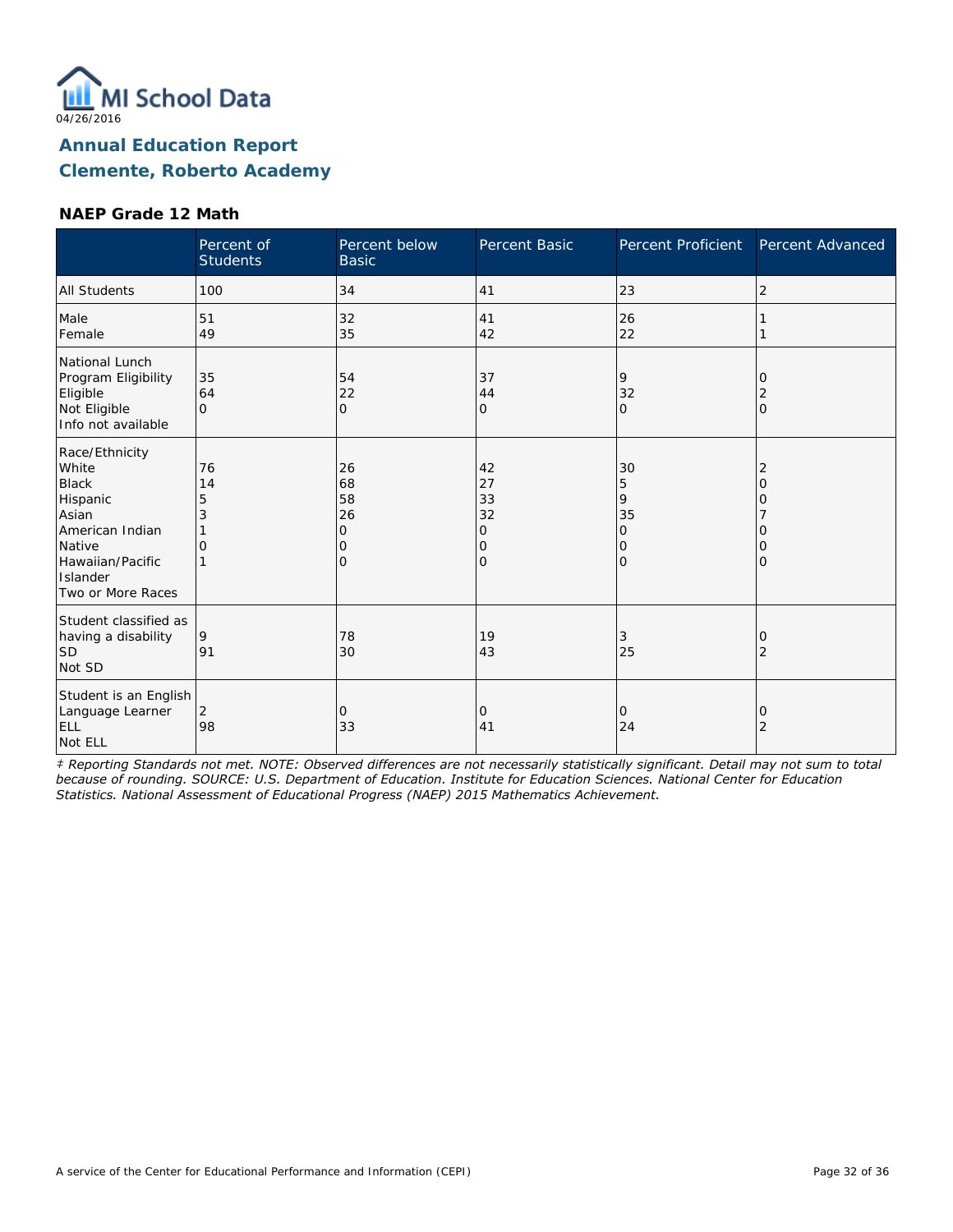

#### **NAEP Grade 4 Reading**

|                                                                                                                                                                 | Percent of<br><b>Students</b> | Percent below<br><b>Basic</b>                 | Percent Basic                                          | Percent Proficient                                    | Percent Advanced                         |
|-----------------------------------------------------------------------------------------------------------------------------------------------------------------|-------------------------------|-----------------------------------------------|--------------------------------------------------------|-------------------------------------------------------|------------------------------------------|
| <b>All Students</b>                                                                                                                                             | 100                           | 37                                            | 63                                                     | 29                                                    | 5                                        |
| Male<br>Female                                                                                                                                                  | 50<br>50                      | 39<br>34                                      | 61<br>66                                               | 26<br>31                                              | 5<br>6                                   |
| National Lunch<br>Program Eligibility<br>Eligible<br>Not Eligible<br>Info not available                                                                         | 48<br>52<br>#                 | 50<br>24<br>$\ddagger$                        | 50<br>76<br>$\ddagger$                                 | 16<br>40<br>$\ddagger$                                | 8<br>ŧ                                   |
| Race/Ethnicity<br>White<br><b>Black</b><br>Hispanic<br>Asian<br>American<br>Indian/Alaska Native<br>Native<br>Hawaiian/Pacific<br>Islander<br>Two or More Races | 72<br>14<br>6<br>Δ<br>#<br>3  | 32<br>66<br>49<br>16<br>ŧ<br>$\ddagger$<br>30 | 68<br>34<br>51<br>84<br>$\ddagger$<br>$\ddagger$<br>70 | 32<br>9<br>17<br>49<br>$\ddagger$<br>$\ddagger$<br>37 | 6<br>15<br>$\ddagger$<br>$\ddagger$<br>8 |
| Student classified as<br>having a disability<br>lsd<br>Not SD                                                                                                   | 12<br>88                      | 76<br>32                                      | 24<br>68                                               | 31                                                    | $^{\#}$<br>6                             |
| Student is an English<br>Language Learner<br>ELL<br>Not ELL                                                                                                     | $\overline{4}$<br>96          | 52<br>36                                      | 48<br>64                                               | 16<br>29                                              | 2<br>5                                   |

*# Rounds to zero*

*‡ Reporting Standards not met. NOTE: Observed differences are not necessarily statistically significant. Detail may not sum to total because of rounding. SOURCE: U.S. Department of Education, Institute of Education Sciences, National Center for Education Statistics, National Assessment of Educational Progress (NAEP), 2015 Reading Assessment.*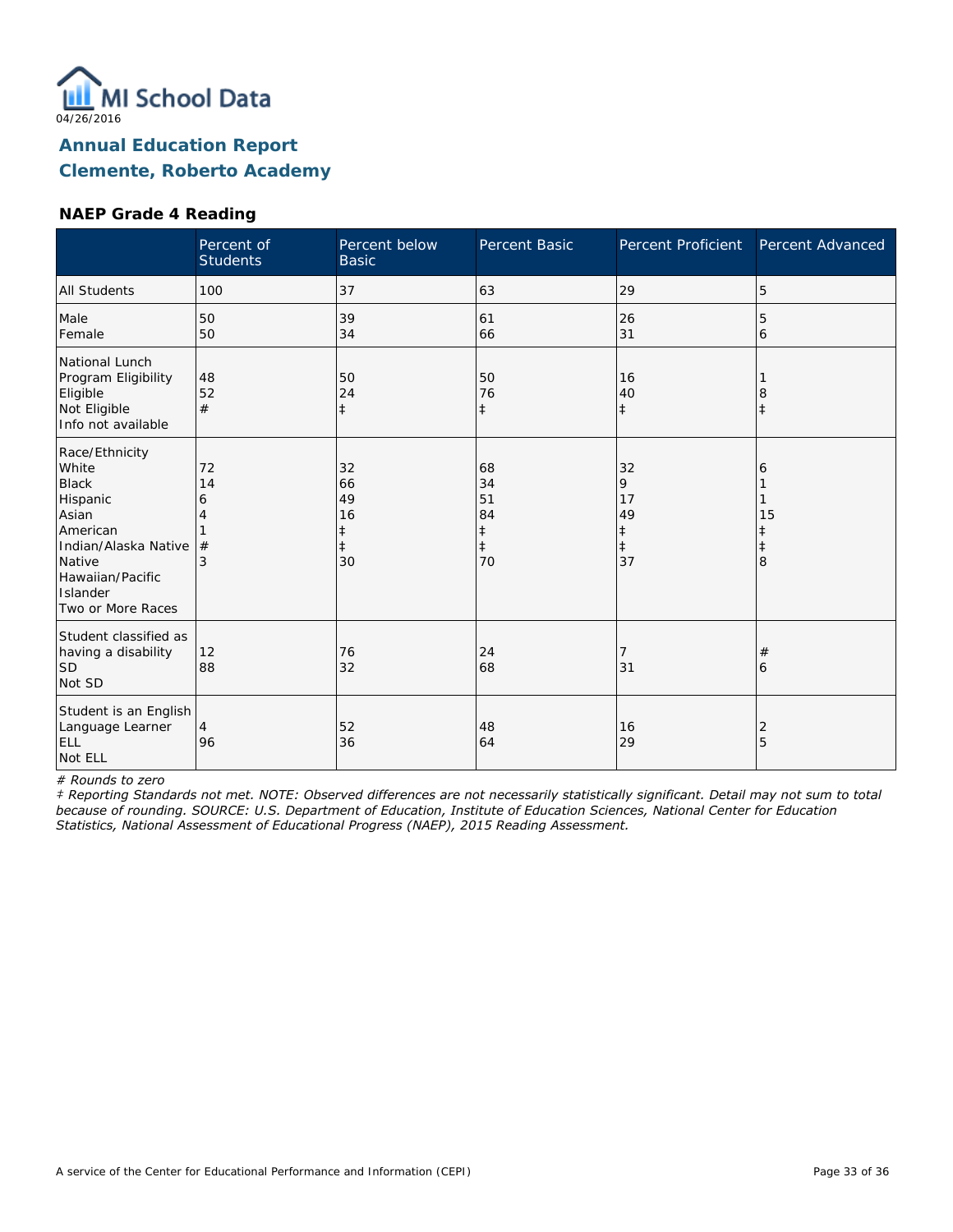

## **NAEP Grade 8 Reading**

|                                                                                                                                            | Percent of<br><b>Students</b> | Percent below<br><b>Basic</b>    | Percent Basic                      | Percent Proficient                              | Percent Advanced                        |
|--------------------------------------------------------------------------------------------------------------------------------------------|-------------------------------|----------------------------------|------------------------------------|-------------------------------------------------|-----------------------------------------|
| <b>All Students</b>                                                                                                                        | 100                           | 24                               | 44                                 | 29                                              | 3                                       |
| Male<br>Female                                                                                                                             | 51<br>49                      | 29<br>20                         | 45<br>42                           | 25<br>34                                        | 2<br>$\overline{4}$                     |
| National Lunch<br>Program Eligibility<br>Eligible<br>Not Eligible<br>Info not available                                                    | 45<br>55<br>#                 | 37<br>14<br>$\ddagger$           | 45<br>43<br>$\ddagger$             | 17<br>39<br>$\ddagger$                          | $\ddagger$                              |
| Race/Ethnicity<br>White<br><b>Black</b><br>Hispanic<br>Asian/Pacific Islander 3<br>American<br>Indian/Alaska Native 2<br>Two or More Races | 69<br>20                      | 18<br>47<br>27<br>13<br>$^\ddag$ | 44<br>44<br>41<br>35<br>$\ddagger$ | 34<br>9<br>29<br>41<br>$\ddagger$<br>$\ddagger$ | 3<br>8#35<br>3<br>10<br>ŧ<br>$\ddagger$ |
| Student classified as<br>having a disability<br><b>SD</b><br>Not SD                                                                        | 10<br>90                      | 64<br>20                         | 30<br>45                           | 5<br>32                                         | $\#$<br>3                               |
| Student is an English<br>Language Learner<br><b>ELL</b><br>Not ELL                                                                         | 3<br>97                       | 57<br>23                         | 37<br>44                           | 6<br>30                                         | $\#$<br>3                               |

*# Rounds to zero*

*‡ Reporting Standards not met. NOTE: Observed differences are not necessarily statistically significant. Detail may not sum to total because of rounding. SOURCE: U.S. Department of Education, Institute of Education Sciences, National Center for Education Statistics, National Assessment of Educational Progress (NAEP), 2015 Reading Assessment.*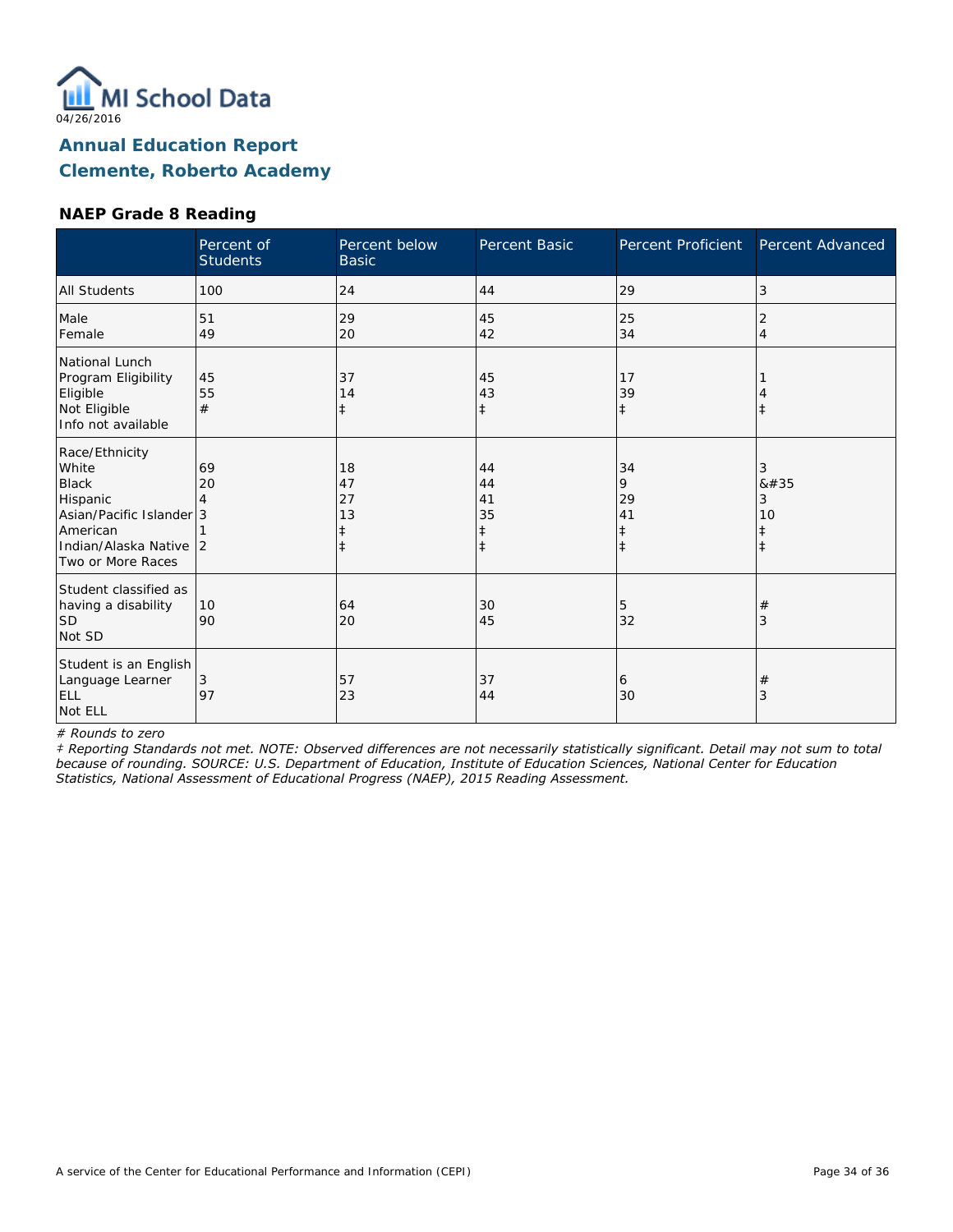

#### **NAEP Grade 12 Reading**

|                                                                                                                                                | Percent of<br><b>Students</b>                   | Percent below<br><b>Basic</b>                          | Percent Basic                             | Percent Proficient                         | Percent Advanced                   |
|------------------------------------------------------------------------------------------------------------------------------------------------|-------------------------------------------------|--------------------------------------------------------|-------------------------------------------|--------------------------------------------|------------------------------------|
| <b>All Students</b>                                                                                                                            | 100                                             | 26                                                     | 5                                         | 27                                         | 5                                  |
| Male<br>Female                                                                                                                                 | 50<br>50                                        | 31<br>20                                               | 37<br>37                                  | 28<br>37                                   | 4<br>6                             |
| National Lunch<br>Program Eligibility<br>Eligible<br>Not Eligible<br>Info not available                                                        | 35<br>64                                        | 37<br>19<br>$\mathcal{O}$                              | 39<br>36<br>0                             | 22<br>38<br>$\mathbf{O}$                   | 2<br>$\Omega$                      |
| Race/Ethnicity<br>White<br><b>Black</b><br>Hispanic<br>Asian<br>American Indian<br>Native<br>Hawaiian/Pacific<br>Islander<br>Two or More Races | 76<br>14<br>5<br>3<br>$\mathcal{O}$<br>$\Omega$ | 20<br>52<br>34<br>21<br>$\mathcal{O}$<br>0<br>$\Omega$ | 38<br>36<br>44<br>26<br>0<br>0<br>$\circ$ | 36<br>12<br>21<br>41<br>0<br>0<br>$\Omega$ | 6<br>Ω<br>12<br>0<br>0<br>$\Omega$ |
| Student classified as<br>having a disability<br><b>SD</b><br>Not SD                                                                            | 93                                              | 66<br>23                                               | 25<br>38                                  | 8<br>34                                    | 5                                  |
| Student is an English<br>Language Learner<br>ELL<br>Not ELL                                                                                    | 2<br>98                                         | 0<br>25                                                | 0<br>37                                   | 0<br>33                                    | 0<br>5                             |

*# Rounds to zero*

*‡ Reporting Standards not met. NOTE: Observed differences are not necessarily statistically significant. Detail may not sum to total because of rounding. SOURCE: U.S. Department of Education, Institute of Education Sciences, National Center for Education Statistics, National Assessment of Educational Progress (NAEP), 2015 Reading Assessment.*